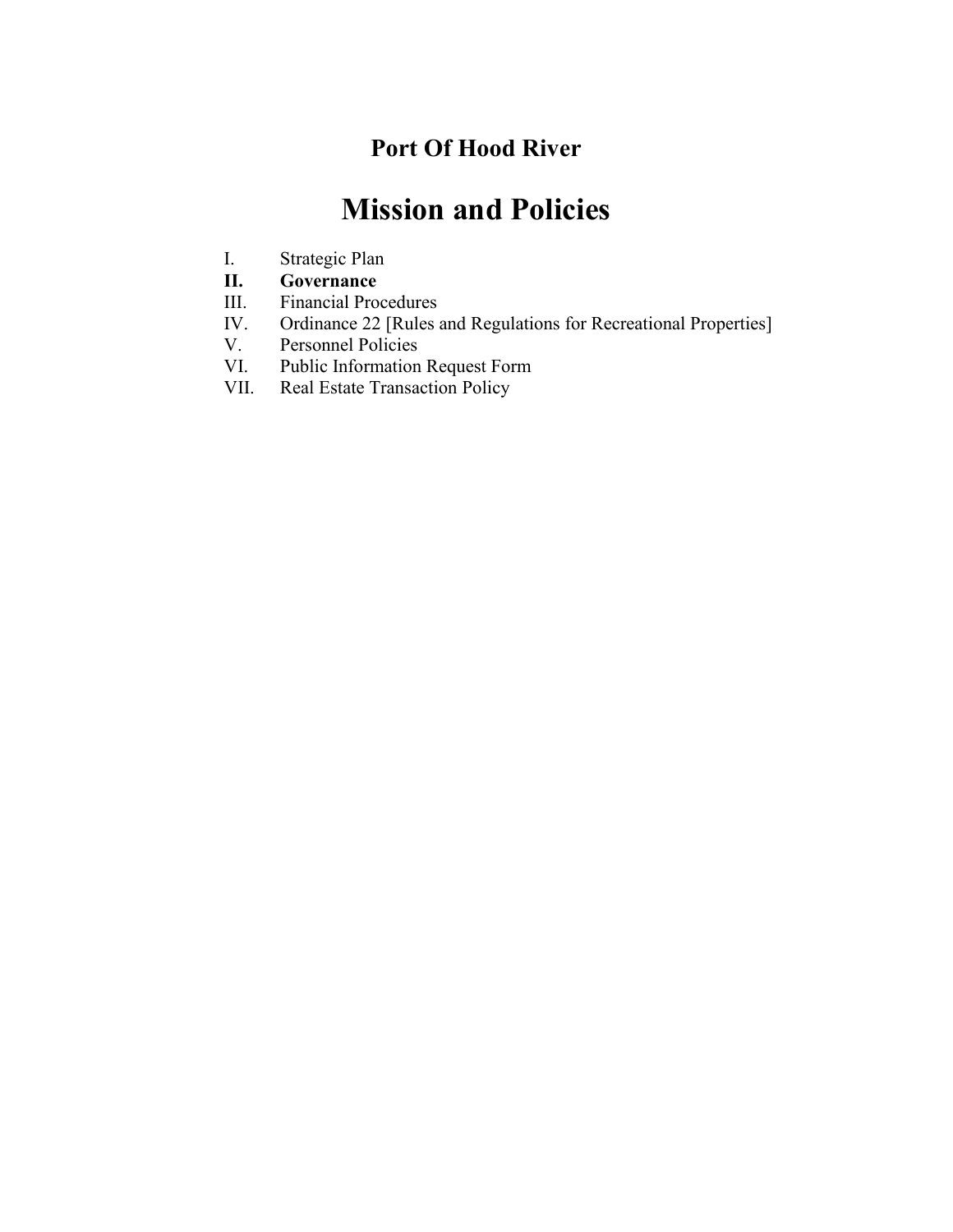### **PART II**

#### **GOVERNANCE**

**Mission Statement.** The mission of the Port of Hood River ("the Port") is to initiate, promote and maintain quality of life and a healthy economy throughout the Port District and the Columbia River Gorge.

In support of this mission, the Port of Hood River strives to manage its assets to accomplish the public purposes outlined in the Oregon Revised Statutes. The Port's Strategic Plan, goals, objectives and action plans are designed to support these efforts. The Port's Strategic Plan is found is Section I of the Port's Mission and Policies document.

This Section of the Port's Mission and Policies contains policies relating to Port Governance.

#### **A. ORGANIZATION AND STRUCTURE**

**1. Introduction.** The powers and duties of the Port are described in Oregon Revised Statutes ("ORS") Chapter 777, and other state and federal laws. The Port is governed by an elected Board of Commissioners (Commission), who carry out the Port's powers and duties, and govern the Port by adopting rules, regulations, policies and procedures consistent with applicable laws.Commissioners are public officials who must act in the best interest of the public.

The Commission is responsible for establishing policy, reserving to itself all authority and responsibility not expressly assigned to other personnel. These policies, rules and regulations express the judgment and will of the Commission and are binding on all members.

The Commission must comply with all applicable laws of the United States and the State of Oregon, including but not limited to Oregon laws for special districts, port districts, public records, public meetings, public contracting, elections, and ethics for public officials, as well as the general operating procedures codified in its policy manuals.

**2. Governing Board; Eligibility.** The Port Commission consists of five members, each of whom serves a four-year term. All Commissioners serve at large, and not by zone. Each Commission position is designated by a position number. Commissioners are elected or appointed to a specific position designated by this number. The election of Commissioners is conducted as provided by ORS Chapter 255. Except where the Commission is filling a vacancy by appointment, terms of office begins on July 1.

To be eligible to serve on the Commission, a Commissioner must reside within the boundaries of the Port District. A Commissioner who moves out of the Port District's geographical boundaries during a term of office will lose his or her position. No one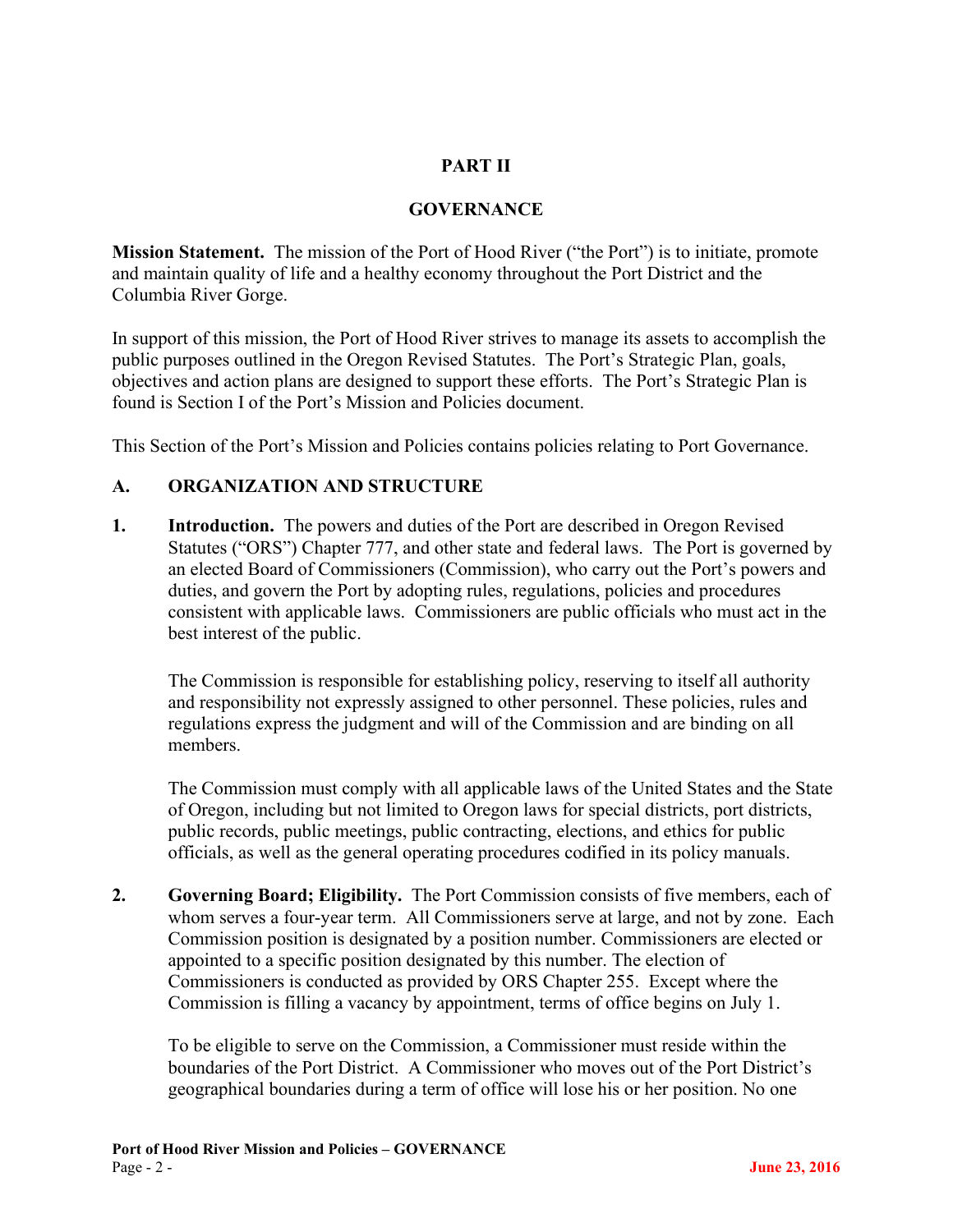elected or appointed to the Commission may be sworn in unless he or she meets the qualifications for office. If questions exist regarding the eligibility of any candidate, the Commission will obtain an opinion from legal counsel prior to swearing in the person. Each newly elected or appointed Commission member must take an oath of office at a Commission meeting prior to assuming the duties of the position.

Vacancies on the Port Commission are filled according to the procedures described in Section B, paragraph 4, of this Section.

**3. Board Officers**. At the first Commission meeting in July of each year, or at a subsequent meeting at the discretion of the Commission, the Commission shall choose a President, Vice President, Secretary, and Treasurer. Each officer so elected shall take office immediately, and serve until the first Commission meeting of the following year, or until his or her successor is elected. If a Commissioner has been elected to serve two consecutive terms as President that Commissioner will not be eligible to serve as President for a third consecutive term. It is the practice of the Board to require a member of the Commission to have served for at least one year on the Board before becoming eligible for nomination for the office of President or Vice President.

Officers of the Board may be required to serve on Port committees, as described in Section A, paragraph 6 of this Section. ORS 777.140(2) requires the president, vice president, treasurer and secretary to prepare annual reports and file them with the board.

If the President resigns, or for any reason is unable to fulfill the obligations of his or her office, the Vice President shall automatically fill the position of President. If any other office becomes vacant, the vacancy will be filled at the next regular meeting of the Commission by nomination and vote of the remaining Commissioners.

The duties of the President shall be to preside at all public meetings and work sessions of the Commission, to sign documents when authorized by the Commission to do so, to create committees and appoint Commissioners to those committees, and to assist in the preparation of the meeting agenda. Commission concurrence will be requested on the creation of committees and the appointments to those committees. The President shall have the same right as other Commissioners to discuss and vote on all issues before the Commission and shall be called upon for the final individual vote on roll-call votes. The President may make or second a motion.

In the President's absence, the Vice President shall have the powers and duties of the President. The Vice President shall have such other powers and duties determined by a majority of the Commission and other duties as may be assigned by the President.

The Secretary shall cause accurate minutes of each public meeting to be taken, transcribed, and distributed in a timely manner for review prior to approval by the Commission, and shall maintain properly authenticated official minutes in chronological order. Any of the foregoing responsibilities may be delegated to staff members.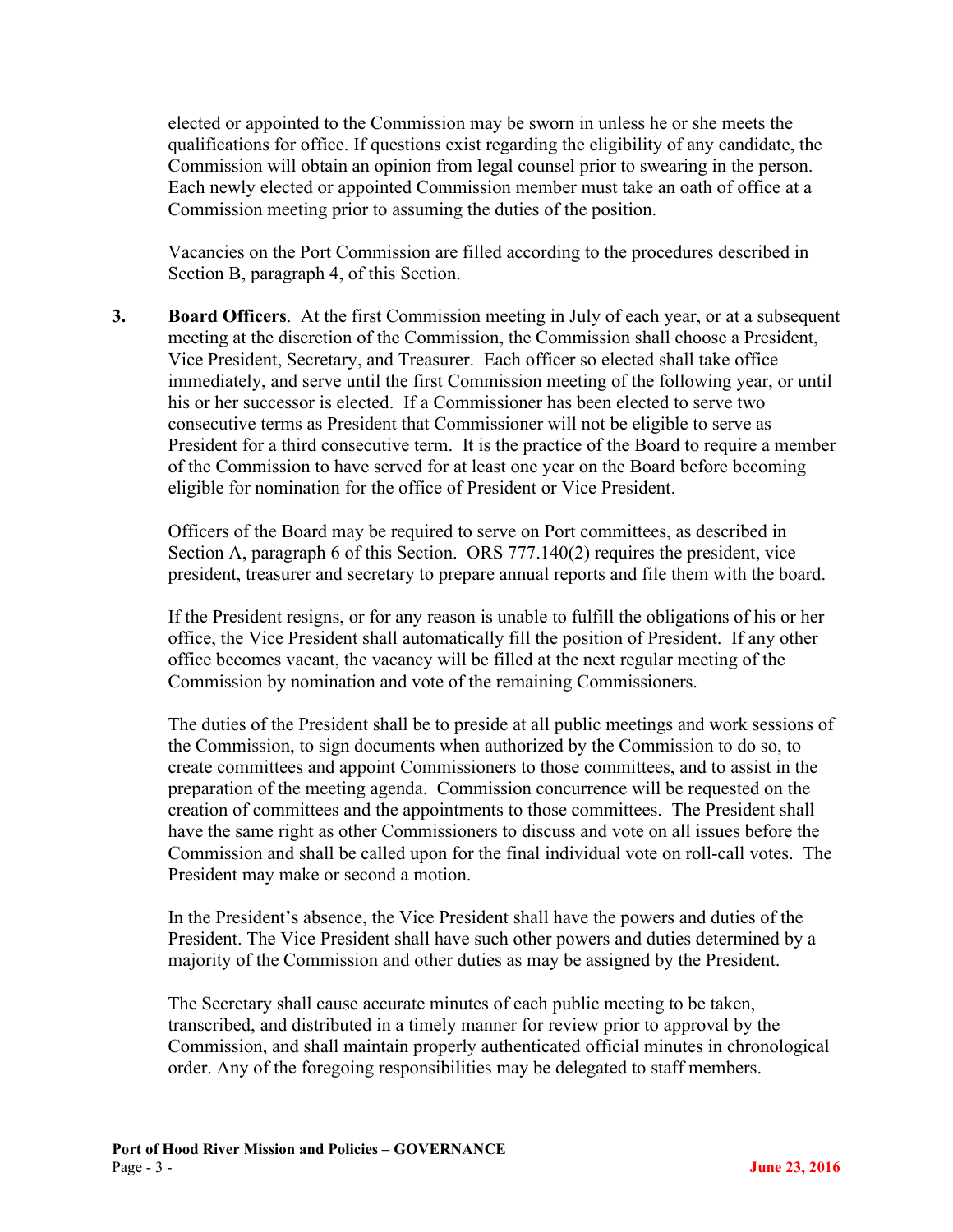The Treasurer shall ensure that accurate accounting and financial records are maintained by the Commission and shall oversee the annual financial audit.

Any Commissioner may request that any issue, project, commitment of resources, or other matter be placed on the agenda of the Commission. If possible, the request should be submitted to the President or to the Executive Director no later than the Friday before a scheduled meeting.

**4. Executive Director**. The Executive Director functions as the chief executive officer of the Port of Hood River. He or she serves as the principal resource to the Board of Commissioners, and is responsible for implementing polices set by the Commissioners while overseeing port marketing, development of Port facilities, property management, and community relations. This includes overall direction of the operation, maintenance, administration, and use of airports, marinas, industrial districts, and other properties and facilities.

The Executive Director is responsible for preparation or review of all Port documents and contracts related to transactions authorized by the Port Commission, and has authority to sign all such documents on behalf of the Port unless explicit signature authority has been granted to the Port Commission President, other Port Commissioners and/or Port staff. In the absence of the Executive Director, the Commission President has the authority to execute documents authorized by the Port Commission The Executive Director may delegate signing authority to Port office staff on routine administrative matters. The Port Commission President or Executive Director each has authority to sign deeds conveying Port property unless explicit signature authority to sign a deed has been granted to another Port Commissioner and/or Port staff. The Executive Director is also responsible for delivery of services essential to the Port's mission, as well as the financial, accounting and legal matters of the Port. He or she facilitates the development of goals, objectives, business plans, budgets and programs; works to develop and maintain positive relationships with tenants and customers, community groups, and other public and government agencies; and hires and provides administrative direction to Port staff.

**5. Rules and Regulations.** The Commission is authorized to adopt rules governing operations and procedures for the Port. Rules are intended to promote understanding and provide uniformity in the operations of the Port.

If any rule is found to be in conflict with law, only the part or parts so found shall be null and void and the remainder shall remain in full force and effect.

Where a new rule replaces or amends an existing rule, the Commission shall repeal or amend the older one by direct action.

Any rule of the Port may be amended or suspended by a majority of the Commissioners at any Commission meeting, provided that each Commissioner shall have been notified in writing of the proposed amendment or notice of the proposed suspension at least fortyeight (48) hours in advance of the meeting.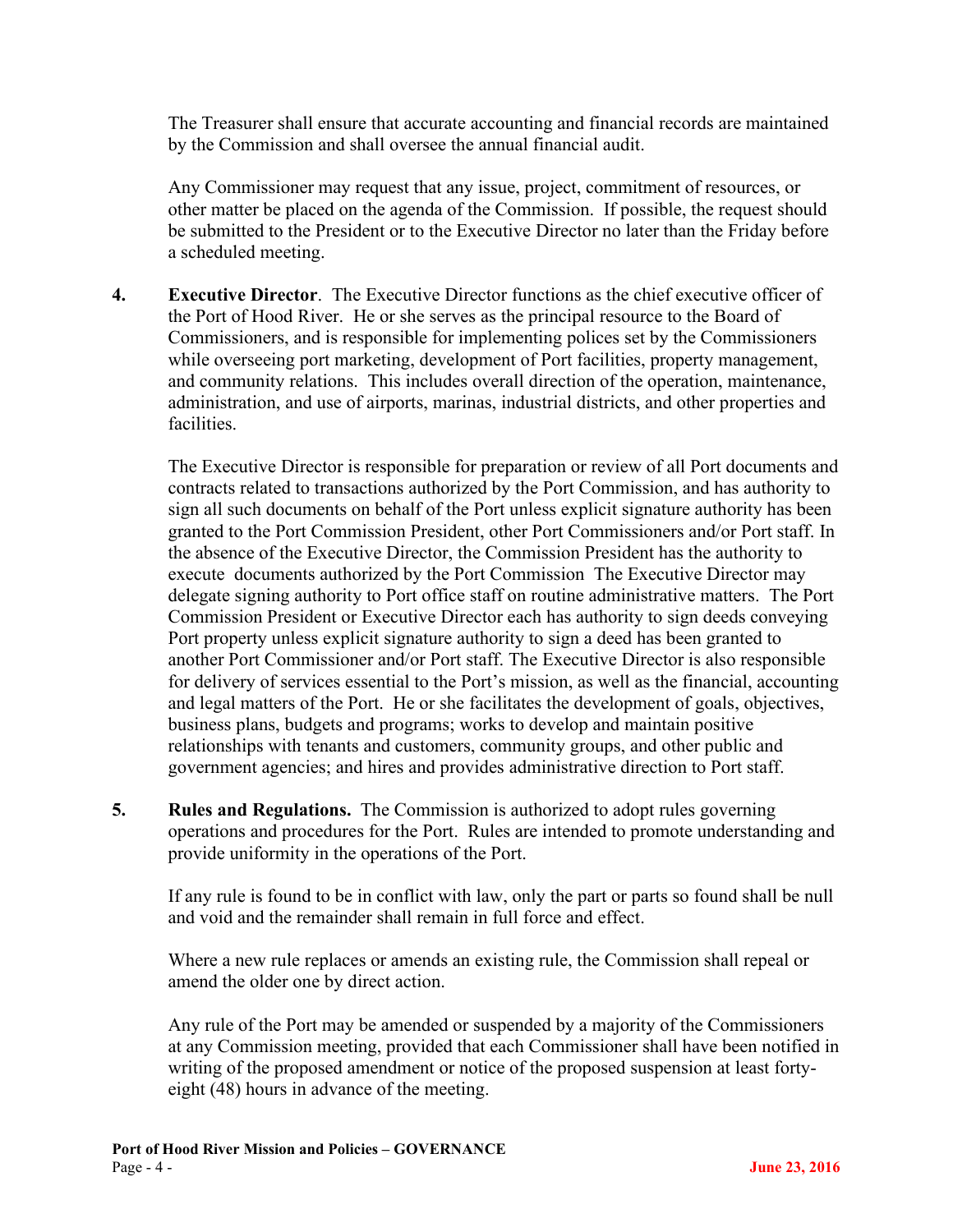The Executive Director may, in case of emergency, suspend any part of or an entire rule which may be in conflict with handling an emergency; provided, however, that the Executive Director shall report the fact of, and the reason for, such suspension at the next meeting of the Commission; and provided further that the suspension shall expire at the time of said report unless continued in effect by the Commission.

The Commission may adopt regulations related to use of Port property or services to protect Port interests, to enhance Port ordinances or policies, or to comply with laws or regulations applicable to Port functions or activities. Regulations shall be adopted by resolution of the Commission unless the Commission specifically authorizes another method of regulation adoption under a Port ordinance or otherwise.

**6. Committees.** Committees support the responsibilities of the Executive Director for dayto-day operations of the Port, providing a mechanism for the Commission to execute its fiduciary responsibilities. Committees may be created and their members appointed by the President, with the concurrence of the Commission.

Port committees exist at the discretion of the Commission and may be formed, dismantled, inactivated or activated as conditions dictate. The functions of a committee shall be designated by the Commission at the time the committee is created. It shall be the responsibility of a committee to investigate, discuss, and collect information on behalf of the Commission. Committees do not have the authority to act on behalf of the Port Commission unless specifically authorized by vote of the Commission.

Committees that are given authority to make decisions for the Commission, or to collectively make recommendations to the Commission for action, will follow Oregon's Public Meetings Law and will require a public notice of meetings, a quorum present, and minutes recorded. Public Meetings Law does not apply to committees whose members are charged to form their recommendations individually rather than collegially through a quorum requirement.

The Finance and Personnel Committees are internal committees. The President and Vice President serve as members of the Personnel Committee. The Secretary and Treasurer serve as members of the Finance Committee. These committees assist staff with operational and preliminary issues. It is not necessary that a quorum be present for an internal committee member to act. Any recommendation by an internal committee member to the Port Commission shall be made individually rather than collegially with another internal committee member, even if committee members agree on a recommendation.

The Budget Committee, mandated and governed by ORS 294.336, is a statutory committee whose membership consists of the members of the Commission and five private citizen appointees.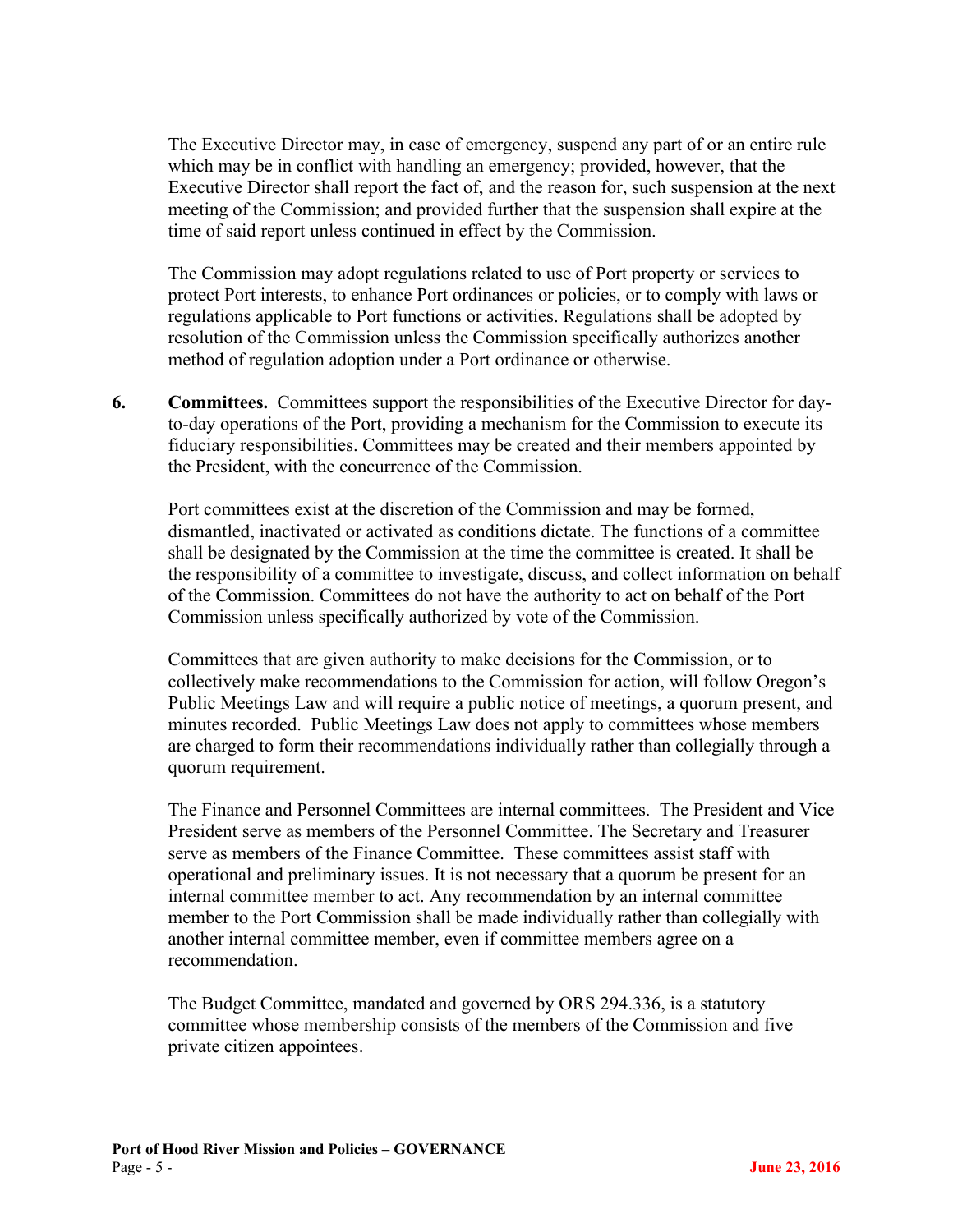Ad Hoc Committees have limited assignments not to exceed two years. They support the vision, goals, and objectives of the Commission and the Strategic Plan, and are set up around a specific budgeted activity where it is desirable to have public involvement. Membership and quorum requirements will be determined at the time of creation. Ad Hoc committees terminate upon completion of the assignment or by a majority vote of the Commission.

Committee members must be residents of the Port District at all times during their service on a committee. Each Committee shall include at least one Commissioner. Staff may serve on committees as ex-officio members.

The Port shall use the following procedures to recruit members of the public to serve on committees according to the following process:

- Advertise position vacancy in local media for two (2) consecutive weeks.
- Require applicants to complete and return to the Port a written application, which shall include the applicant's personal information, background and experience, list of community activities, and statement of desire to be a member of the particular committee.
- Review applications and select those to be interviewed.
- Interview candidates. The Commission may choose to forego the interview process if the entire Commission is in agreement.
- Appoint member(s) to the committee for a designated term if term length is specified or to an indefinite term.
- Unless modified by a majority vote of the Commission, the following shall apply to the membership and term of committees: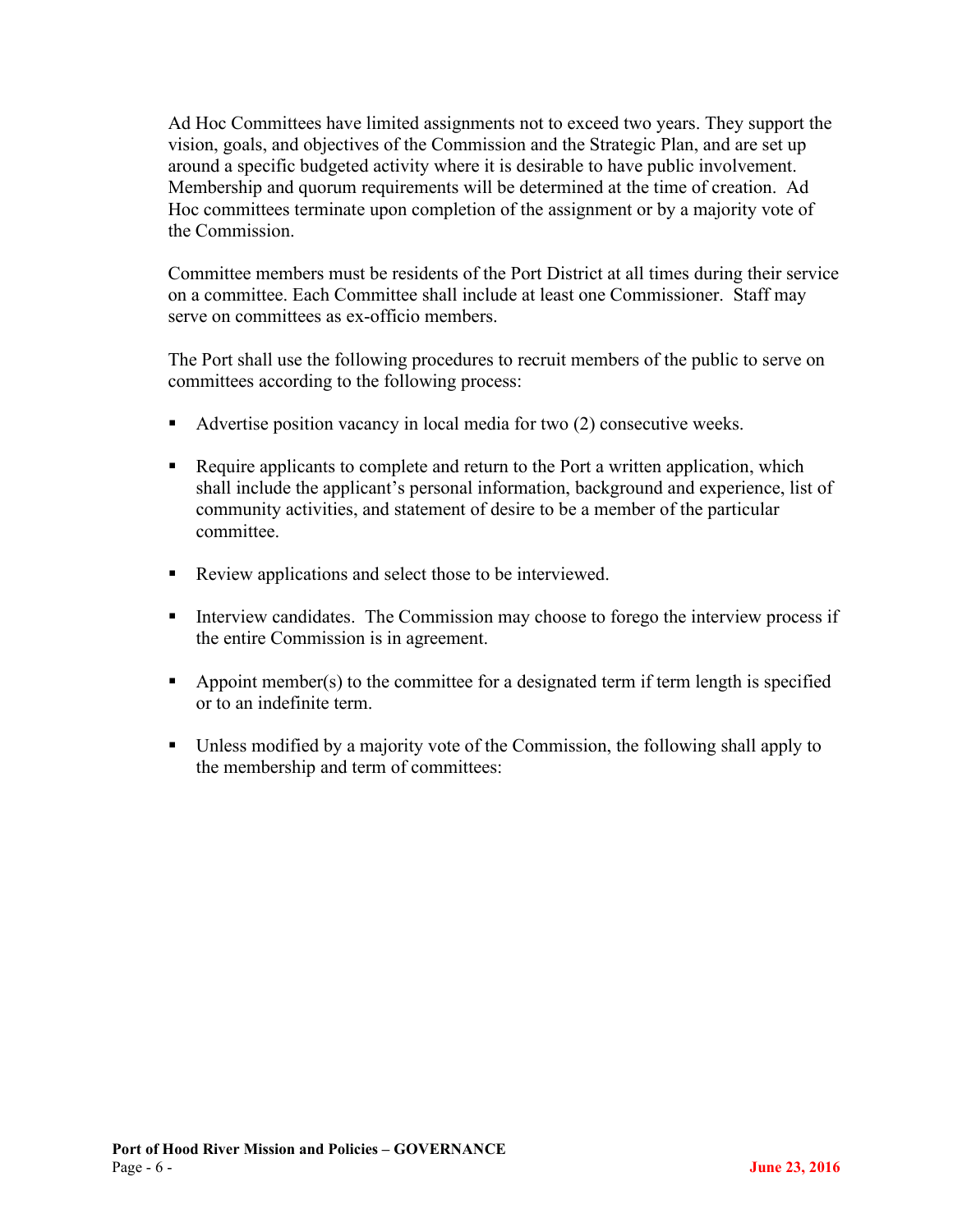| <b>COMMITTEE</b>                                         | <b>MEMBERSHIP</b>                                                                                                                                                                                                                                                                                                                             | Length of<br><b>Term</b> | Quorum<br><b>Required</b> |
|----------------------------------------------------------|-----------------------------------------------------------------------------------------------------------------------------------------------------------------------------------------------------------------------------------------------------------------------------------------------------------------------------------------------|--------------------------|---------------------------|
| Airport                                                  | <b>Two Commissioners</b><br>Seven Public<br>Airport FBO                                                                                                                                                                                                                                                                                       | 3 years                  | Yes                       |
|                                                          | Staff Support- Port Director or Development Manager                                                                                                                                                                                                                                                                                           |                          |                           |
| <b>Architectural Site Review</b><br>(Currently inactive) | One Commissioner or Port Director<br>One Independent Architect<br>Three Public (full-time residents of Port District)<br>City Planner (ex-officio)                                                                                                                                                                                            | 3 years                  | Yes                       |
| <b>Budget</b>                                            | <b>Five Commissioners</b><br>Five Public (ORS 294.336)                                                                                                                                                                                                                                                                                        | 3 years                  | Yes                       |
|                                                          | Staff Support- Port Director; Finance Manager                                                                                                                                                                                                                                                                                                 |                          |                           |
| <b>Community Relations</b><br>(Currently inactive)       | One Commissioner<br>Port Director<br>Port Newsletter Contractor<br>Two Public (full-time residents of Port District)                                                                                                                                                                                                                          | 3 years                  | No                        |
| <b>Finance (Internal)</b>                                | <b>Commission Secretary &amp; Treasurer</b>                                                                                                                                                                                                                                                                                                   | 1 year                   | <b>No</b>                 |
|                                                          | Staff Support- Finance Manager                                                                                                                                                                                                                                                                                                                |                          |                           |
| <b>Marina</b>                                            | One Commissioner<br>Five Public (full-time residents of Port District) to<br>include moorage tenant representation by one sailboat<br>user, one power boat user, one boathouse user; and<br>liaison from Hood River Yacht Club and Youth Sailing<br>Program<br>Staff Support - Marina Manager; Port Director;<br><b>Facilities Supervisor</b> | 3 years                  | Yes                       |
| <b>Personnel (Internal)</b>                              | <b>Commission President &amp; Vice-President</b>                                                                                                                                                                                                                                                                                              | 1 year                   | No                        |
|                                                          | <b>Staff Support- Port Director</b>                                                                                                                                                                                                                                                                                                           |                          |                           |
| <b>Waterfront Recreation</b>                             | One Commissioner<br>Seven Public (full-time residents of Port District,<br>including outside city limits);<br>Broad representation of business owners, school<br>operators, marina tenants, recreational users<br>Staff Support- Waterfront Coordinator                                                                                       | 3 years                  | Yes                       |

#### **B. BOARD POLICIES**

**1. Introduction.** The following subsection describes the Port's policies governing the operation of the Board of Commissioners. All previous policies not consistent with this policy document are hereby declared null and void. In any instance of conflict, this document will supersede past actions. Any Port policy may be amended, suspended, or repealed by a majority vote of the Commission. Nothing herein is intended to override the provisions of federal, state, or local laws, which shall take precedence in the event of conflict.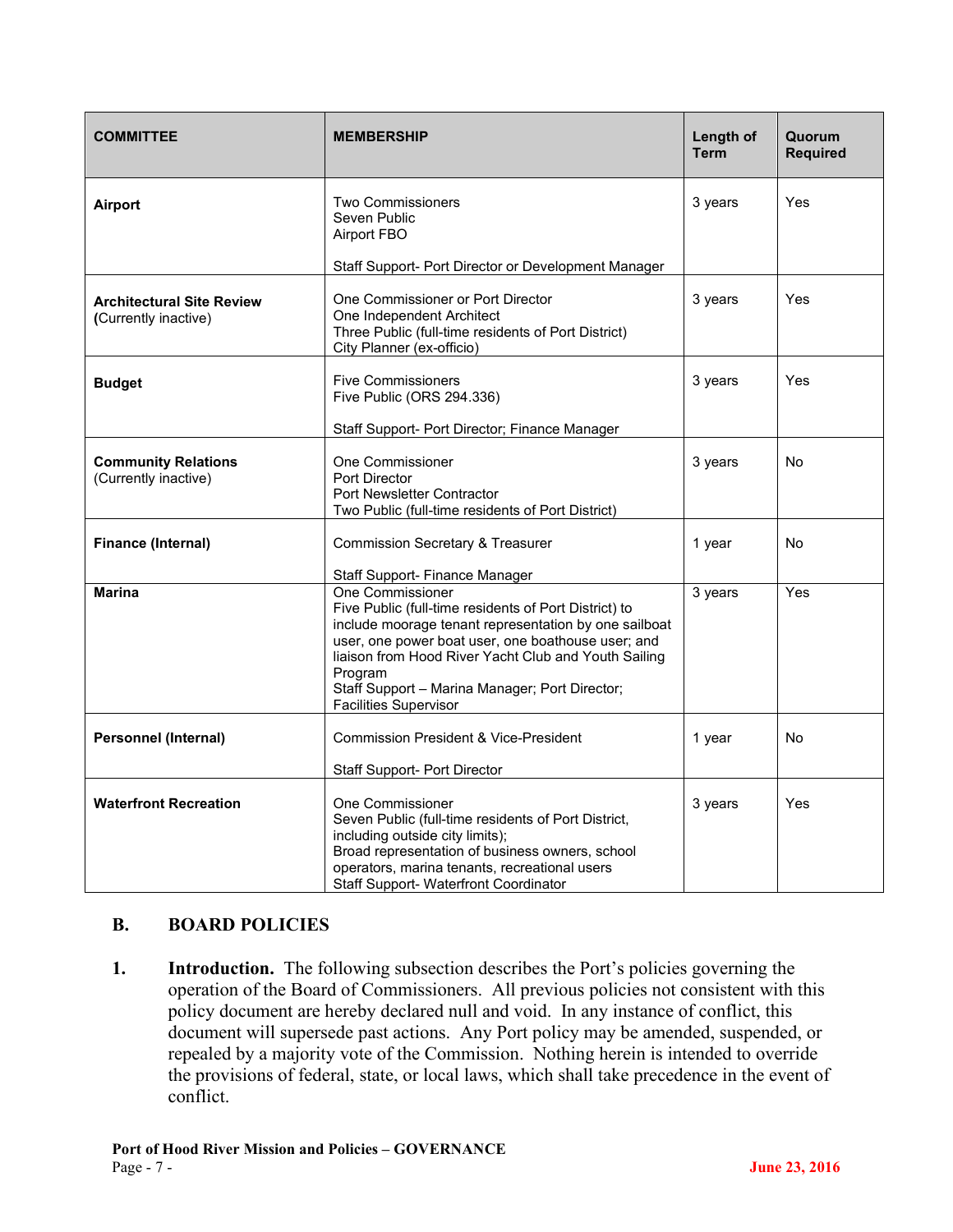- **2. Duties and Responsibilities of Commissioners.** The Board of Commissioners of the Port of Hood River shall have the following duties and responsibilities:
	- Exercise all powers provided by law and to take action as necessary therefor.
	- Represent the constituents of the Port of Hood River. Inform the public concerning the progress and needs of the Port District and solicit and consider public opinion as it affects the programs and services provided by the Port.
	- Abide by and become familiar with all laws and policies governing the operation of the District. Ensure that the Port is in compliance with all applicable laws.
	- Recognize that an individual board member has no legal status to act for the entire board. Any formal action shall require a vote of the Board.
	- Select board officers and establish and staff necessary committees and determine the respective duties of each. Approve the form and amount of reimbursement for board members.
	- Approve modifications to the strategic plan.
	- Establish Port rules, regulations, and policies.
	- Interpret Port rules, regulations and policies.
	- Select, employ, and evaluate the performance of a professionally trained and experienced Executive Director to administer the Port District. Require reports by the Executive Director concerning the conditions, efficiency and needs of the Port. Consider and act upon recommendations of the Executive Director in all matters of policy, salary schedules or other significant personnel matters.
	- Approve the plan, form, and amount of management compensation, i.e., salaries, bonuses, vacation, travel, etc. Approve any employee benefit plans.
	- Provide for the preparation of, and adopt, an annual budget. Monitor district finances and the budget, setting policy or taking action to ensure the fiscal integrity of the Port.
	- Approve preliminary and final project plans and specifications, as well as acquisition and disposal of Port property. Provide Port facilities, equipment and supplies for implementing the Port's programs, operations and maintenance.
	- **•** Approve contracts binding the district. Ensure that public contracting requirements are satisfied. Approve contracts with and between any unions involved with the district.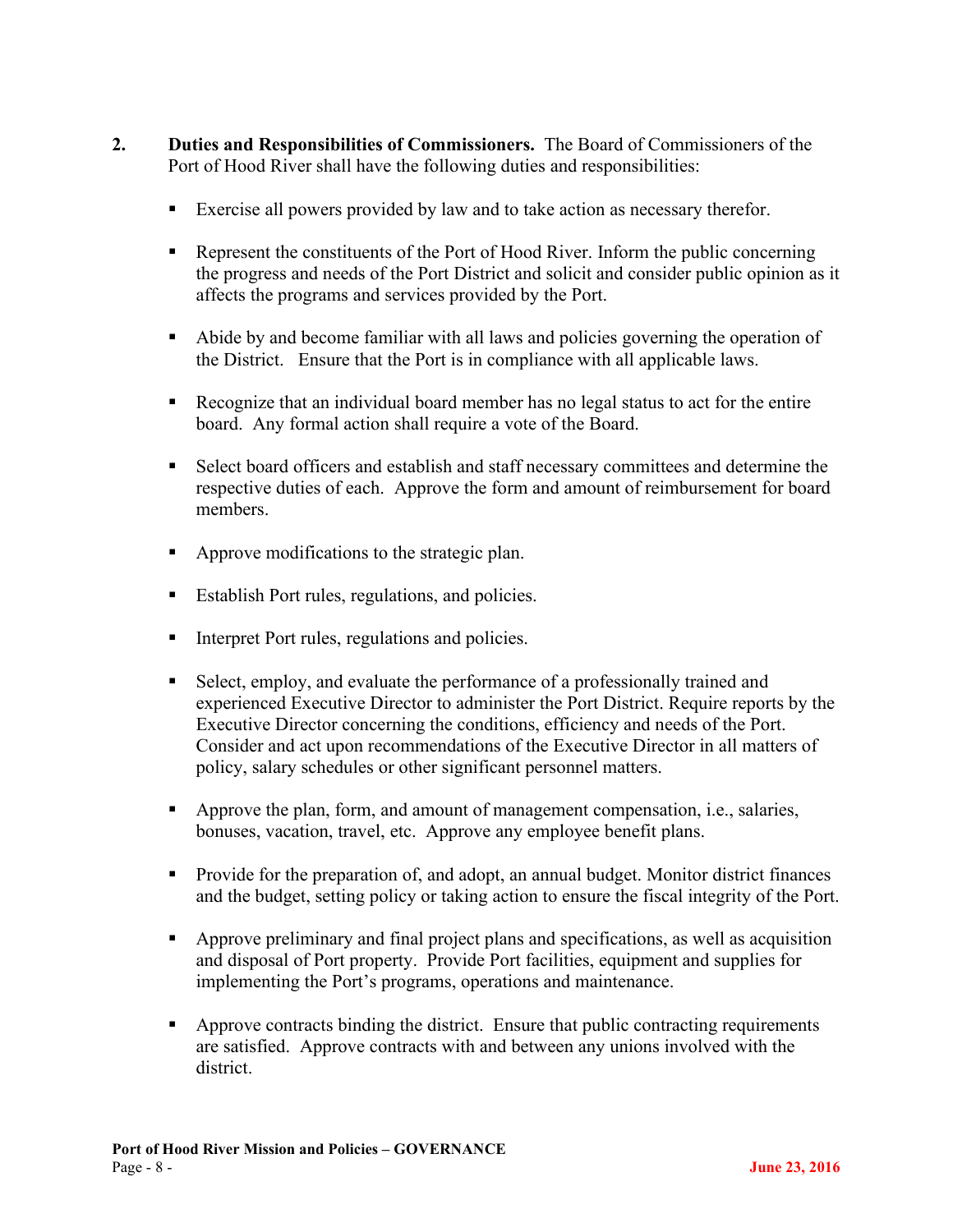- Select legal counsel and consultants for the board.
- Insist that personnel complaints go through a proper chain of command. The Board should get involved only as described in the Port's Personnel Policy, or if the complaint or matter involves the Executive Director.
- Recognize that certain information obtained at board meetings may be confidential, making disclosure of such information a breach of trust.
- Make use of educational sessions, workshops, and seminars to gain a further understanding of effective operations and issues.
- Respect the opinions of other members and accept the principle of majority rule in board decisions.
- **3. Authority of Commissioners and Executive Director.** Commissioners have no individual powers separate from the powers of the Commission, and have no authority to act individually without delegation of authority from the Commission. Commissioners only have the right and responsibility to participate in board meetings and vote on Port matters as part of the Board. Acting without authority can result in personal and District liability.

The Commissioners shall not be collectively bound in any way by any statements or action on the part of any individual Commissioner or employee, except when such statement or action is predicated on previous action taken or policy adopted by the Commission and recorded in the official minutes.

All business must be conducted at properly noticed public meetings. Any Port business brought to the attention of an individual Commissioner shall be handled in the following manner:

- Be courteous to the constituent and determine whether the stated business should be referred to the Executive Director or to the Commission.
- Direct the constituent to contact the Executive Director to discuss the issue and request to appear at the next Commission meeting and discuss the matter with the entire Commission, if appropriate.

The Executive Director has authority to negotiate personal services contracts, real estate leases and purchase or sale agreements, The Executive Director has authority to sign all Port deeds, leases, contracts, and related documents on behalf of the Port after the Commission has approved the transaction. If the Executive Director signs a document prior to Commission approval of a transaction the Commission may thereafter ratify the Executive Director's signature, in which case the Executive Director's signature shall have the same effect as if the Commission had authorized the transaction prior the Executive Director signing the document.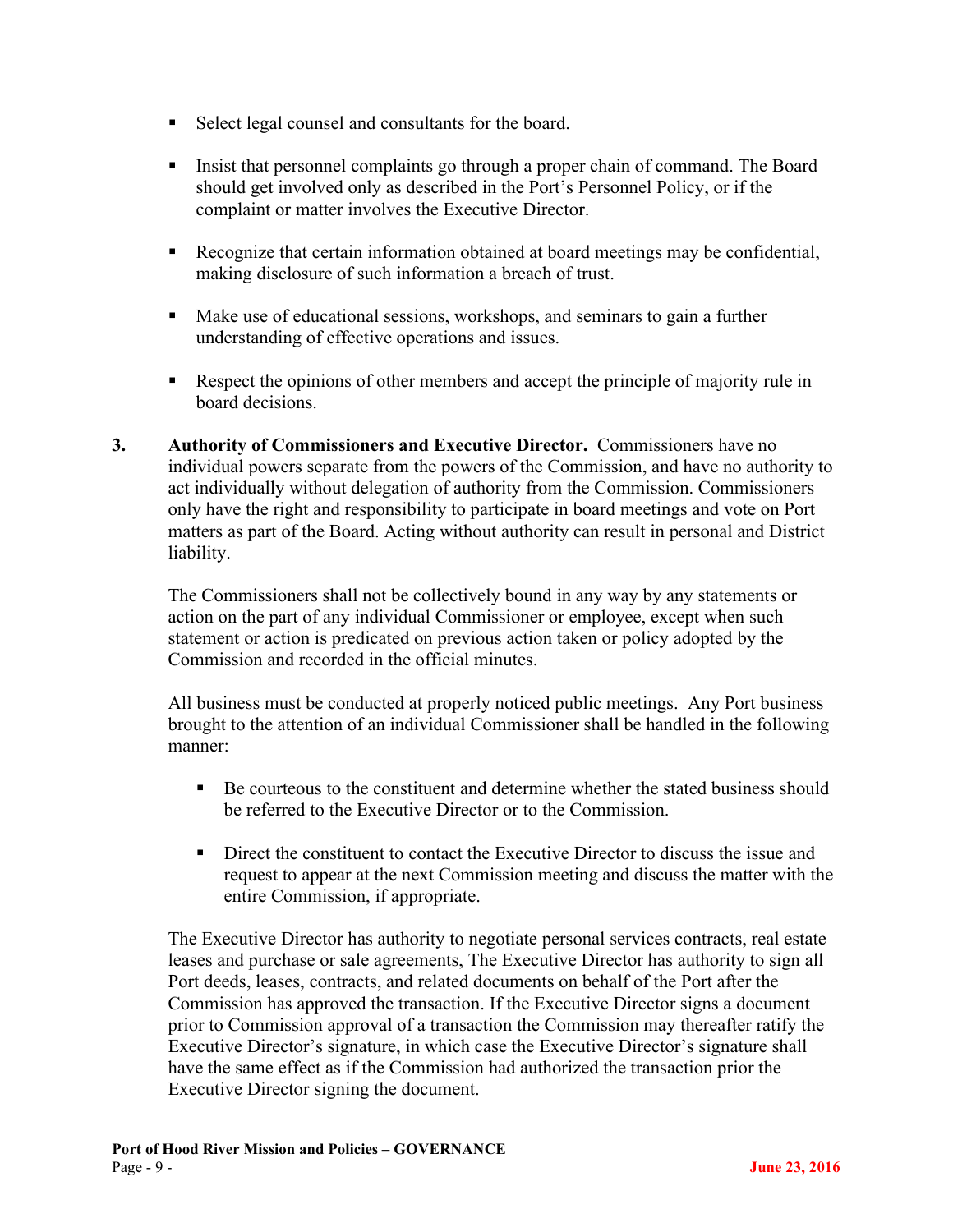#### **4. Vacancies on Port Commission.**

Vacancy Arising From Lack of Attendance. According to 777.135(6), the term of a Commissioner shall expire when the Commissioner is absent from four or more consecutive regular meetings of the Board of Commissioners, and the board declares the position vacant. The vacancy shall be filled as provided by ORS 198.320. Commissioners should, if possible, attend each regularly scheduled Commission meeting. If a Commissioner is unable to attend a particular meeting they shall make best efforts to inform the President or Executive Director as far in advance as possible.

Filling Vacancies. The following Oregon Revised Statutes establish procedures for filling vacancies on the Port Commission and may be consulted in their entirety:

| ORS 198.320 | Filling of vacancies on boards of certain districts                                       |
|-------------|-------------------------------------------------------------------------------------------|
| ORS 255.022 | Procedures for Special District Elections                                                 |
| ORS 777.080 | Application of Special District Election Laws to Ports                                    |
| ORS 777.135 | Board of port commissioners; qualifications; appointment;<br>term first meeting; election |
| ORS 777.165 | Vacancies                                                                                 |

As required by these statutes, if the Port Commission is authorized to fill vacancies that occur on the Commission between regularly scheduled elections, the remaining Commissioners must appoint a successor by majority vote, who will serve in the position until the next regularly scheduled Port election. In all cases, the appointee shall be an elector registered in the Port District.

In filling Board vacancies, the Commission shall use the following procedures:

- Advertise the vacancy in local media (newspaper and radio) for two  $(2)$ consecutive weeks.
- Require applicants to complete and return to the Port in a timely manner a written application containing the following information:
	- **Personal information (name, addresses, phone, etc.)**
	- General background and experience
	- **Community activities**
	- Statement of desire to be a member of the Commission
- Receive written applications for the position from members of the public. [If the resignation will take effect at a later date, the Commission may begin receiving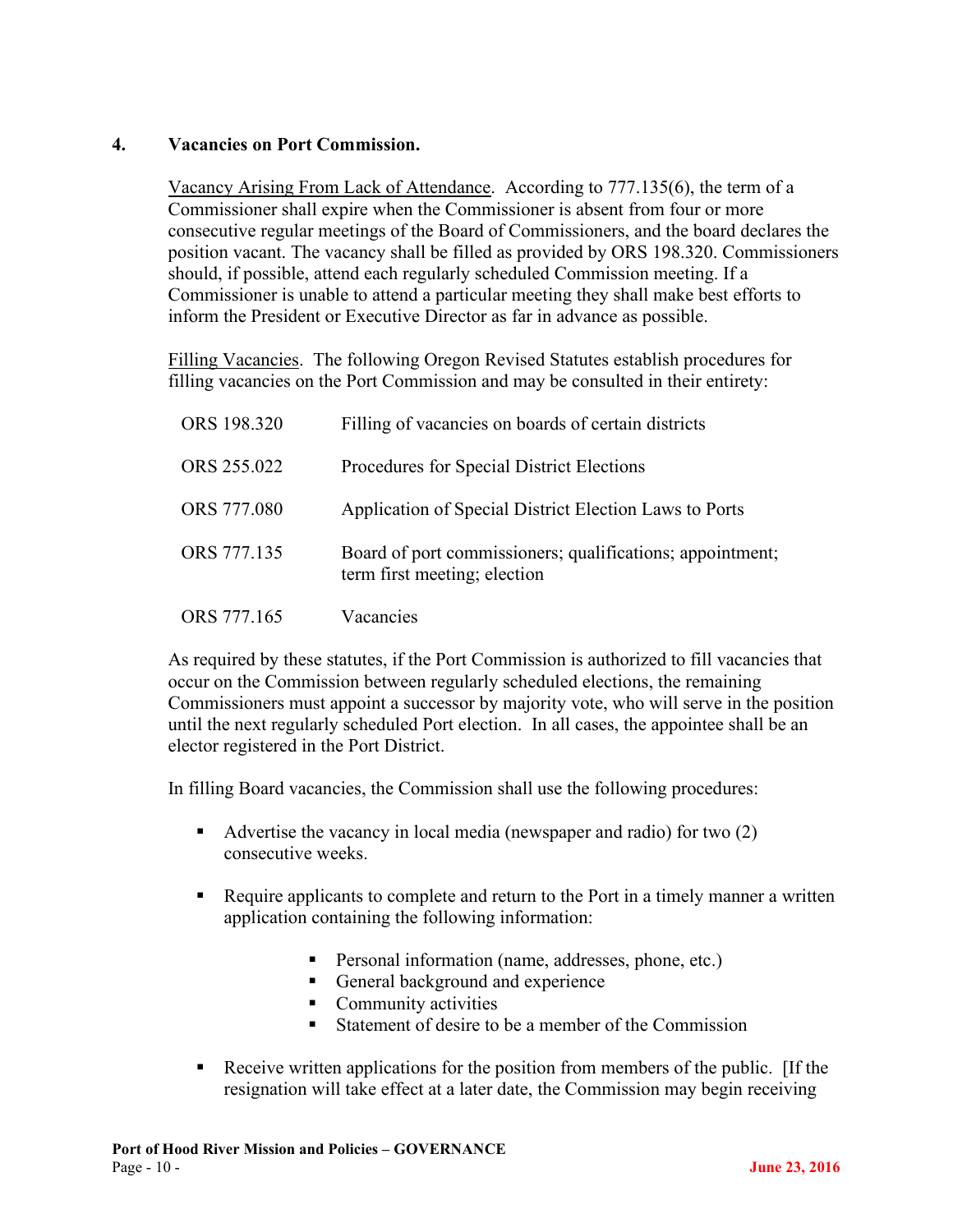applications and reviewing applicants' qualifications prior to the effective date of the resignation.]

- Review qualifications. Factors to be considered will include, but not be limited to, the applicant's eligibility, experience, expertise, interest in the position, and time available to devote to Commission duties.
- Select candidates to be interviewed and conduct interviews. The interview panel may include Commissioners, staff, and any other member of the public so designated by the Commission.
- Appoint a new Commissioner, and notify all candidates of the selection.
- 5. **Meetings.** At least one Commission meeting per month is required. The Commission has established as its regular meeting dates on the first and third Tuesdays of each month, at the Port office, at  $5:00 \text{ p.m.}$ <sup>[1](#page-10-0)</sup> A regular meeting may be cancelled or rescheduled by the Commission President, in which case the Port will provide notice of the change to the public. The date and time of regular monthly meetings may be changed by majority vote of the Commission.

All meetings of the Commission shall be subject to the Oregon's Public Meetings Law (ORS 192.620). It is the policy of the Commission to comply with both the letter and the spirit of the law. Public notice shall be given of the time and place of all meetings, including meetings of subcommittees and advisory committees established by the Commission.

The presiding officer of any meeting has inherent authority to keep order and to impose any reasonable restrictions necessary for the efficient and orderly conduct of a meeting. The Commission may determine and adopt its own procedural rules for meetings, agendas, decorum and penalties. The right of public attendance guaranteed by the Public Meetings Law does not include the right to participate by public testimony or comment unless specifically allowed, such as in a Budget hearing. The Commission may allow a public comment period at its discretion. Any person who fails to comply with reasonable rules of conduct or who causes a disturbance may be asked or required to leave and upon failure to do so becomes a trespasser.

Types of Meetings. Meetings of the Commission may take one of the following forms:

 **Special Meetings.** Special meetings may be called by the President at any time or by any three members of the Commission, following a minimum of 24-hours' public notice. No business shall be transacted at any special meeting which does not come within the purpose or purposes set forth in the call for the meeting, unless the members of the Commission who are present agree to consider additional matters.

<span id="page-10-0"></span><sup>1</sup> Meetings changed to 5:00 p.m. and approved by Commission action at November 17, 2009 meeting.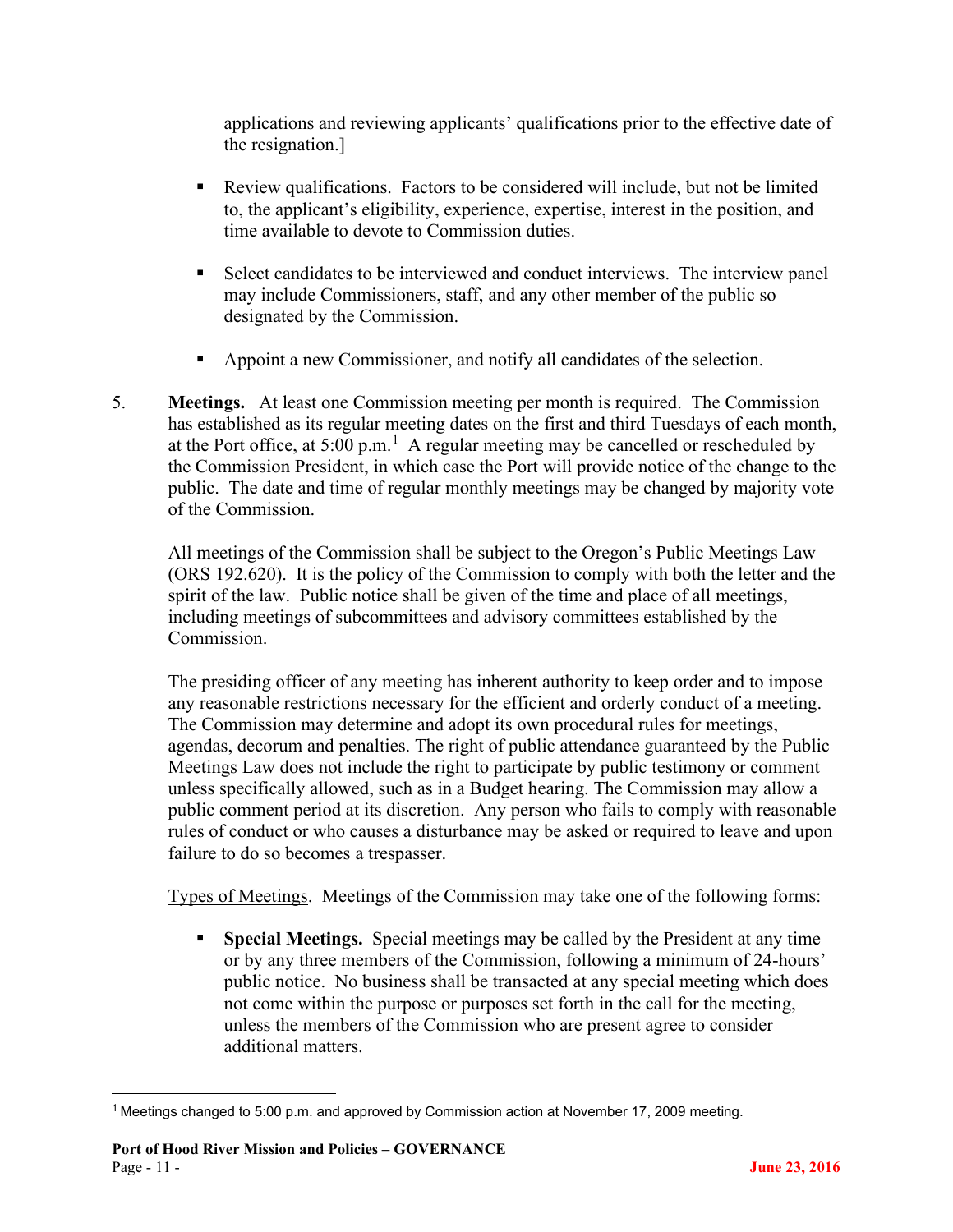- **Work Sessions.** Work sessions may be called by the President or by any three members of the Commission. Notices of work sessions will be given and minutes taken the same as with special meetings. Work sessions may be held for the purpose of discussion or receiving or giving information. Subjects discussed at a work session shall be limited to the agenda items for the work sessions. Final decisions shall not be made at a work session. However, a work session may be held in conjunction with a regular meeting or a special meeting. Final action may be taken at a regular or special meeting held in conjunction with a work session or at the next regular or special meeting.
- **Emergency Meetings.** Emergency meetings of the Commission may be held upon a call of the President or by three members of the Commission and require as much notice as possible under the circumstances. The minutes of the meeting must reflect the reason for the emergency meeting and explain why less than 24 hours' notice was given. Only such matters as pertain to the emergency meeting may be discussed at such an emergency meeting. Final action may be taken at an emergency meeting.
- **Executive Sessions.** Executive Sessions may be held on certain matters in accordance with provisions of Oregon Revised Statutes (ORS 192.660). Executive sessions may be scheduled separately or may be held at a regular meeting, special meeting, emergency meeting, or work session, after the Presiding Officer has identified the authorization under ORS 192.660 for the holding of such Executive Sessions. Unless excluded by law, representatives of the news media must be allowed to attend Executive Sessions, but the Commission may require that information be undisclosed. No final action may be made in an Executive Session. Final action must be made at a regular meeting, special, or emergency meeting. If an Executive Session is not held in conjunction with a regular, special or emergency meeting, final action shall be delayed until the next regular meeting or special meeting. Failure to properly comply with requirements for executive sessions is a violation of Oregon's Ethics Laws, and may subject individual board members to investigation and penalties under these laws.

Agendas; Public Comment. The meeting agenda will be prepared by the President and the Executive Director during the week prior to a meeting date. Commissioners should submit potential agenda items to them prior to that time.

The Executive Director will research all issues and present options and recommendations to the Commission for consideration, and for formal action if required. Commissioners are encouraged to discuss items of interest or concern with the Executive Director for inclusion on the agenda before they come to the meeting for public discussion. Items raised at the meeting that require official action of the Commission will be placed on the agenda following a majority vote of the Commissioners at the meeting, a quorum being present. Commissioners may report on activities or issues that do not require action during the portion of the meeting set aside for Commission Call.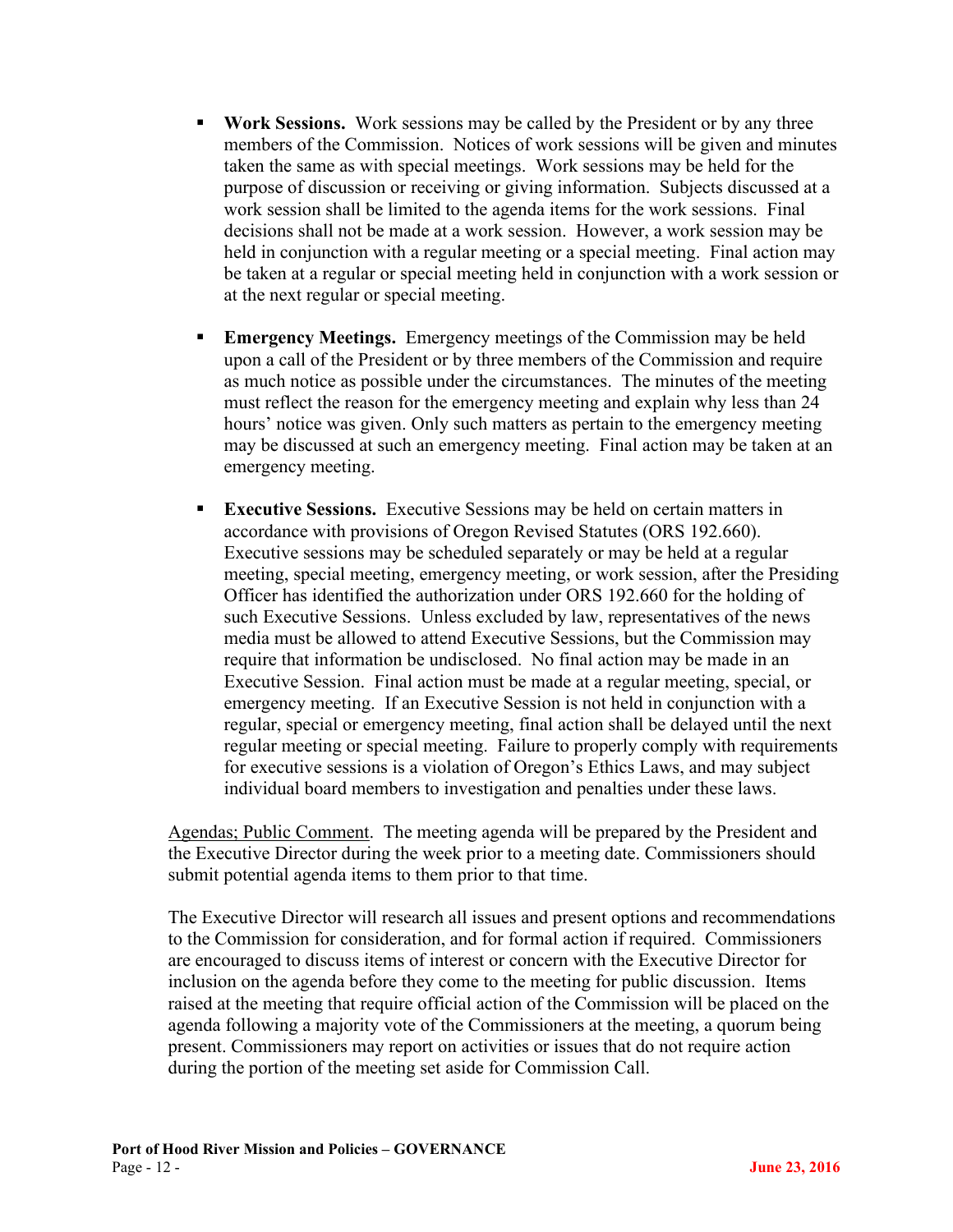To minimize the time required for the handling of routine, non-controversial matters that do not require public discussion or budget approval, the Commission may approve a Consent Agenda at the beginning of each regular meeting. If any Commissioner considers a specific item to need public discussion, the Commissioner may request that the item be removed from the Consent Agenda and placed on the regular agenda prior to or during the board meeting. The President shall present the Consent Agenda items by title only. It must be approved with a single motion and unanimous vote.

Presentations by invited guests will be placed on the agenda under Reports, Presentations and Discussion Items. Discussion and/or action may be taken at the discretion of the President and/or a majority of the Commission when appropriate.

At a designated time during each meeting that is open to the public, the members of the general public in attendance at the meeting may be offered an opportunity for comment, or to bring issues before the Commission that may otherwise not have been included on the agenda. Any presentation by a member of the public is limited to five minutes per individual unless arrangements are made with the President in advance. The President may regulate the order and length of appearances and may limit appearances to presentations of relevant points.

In all instances, topics may be tabled until next meeting to allow staff time to research and present options on individual issues presented at public meetings.

Voting Requirements. The Port Commission consists of five members. A majority of the members of the Commission [three (3) or more] shall constitute a quorum. If the scheduled meeting time arrives and a recognized quorum is not assembled, the meeting may be officially canceled after a fifteen (15) minute waiting period.

No action of the Commission shall be binding and valid unless there is an affirmative vote of at least three (3) members. A majority of a quorum is insufficient.

All official actions must be taken by public vote, and the results of such vote, including how each member voted on each issue, must be recorded in the minutes. Secret ballots are prohibited.

#### Motions; Forms of Action.

A motion is a procedural device to place a matter before the Commission for consideration and action. Each form of action listed below must be initiated by motion, and shall be recorded in the official minutes kept for such purpose:

**• Ordinances.** Ordinances have the force of law. They are generally used to enact rules and regulations that apply to residents or customers of the Port, and can be enforced by the Commission or by local law enforcement personnel. Adoption of ordinances is subject to statutory adoption procedures found in ORS 198.510 to 198.600.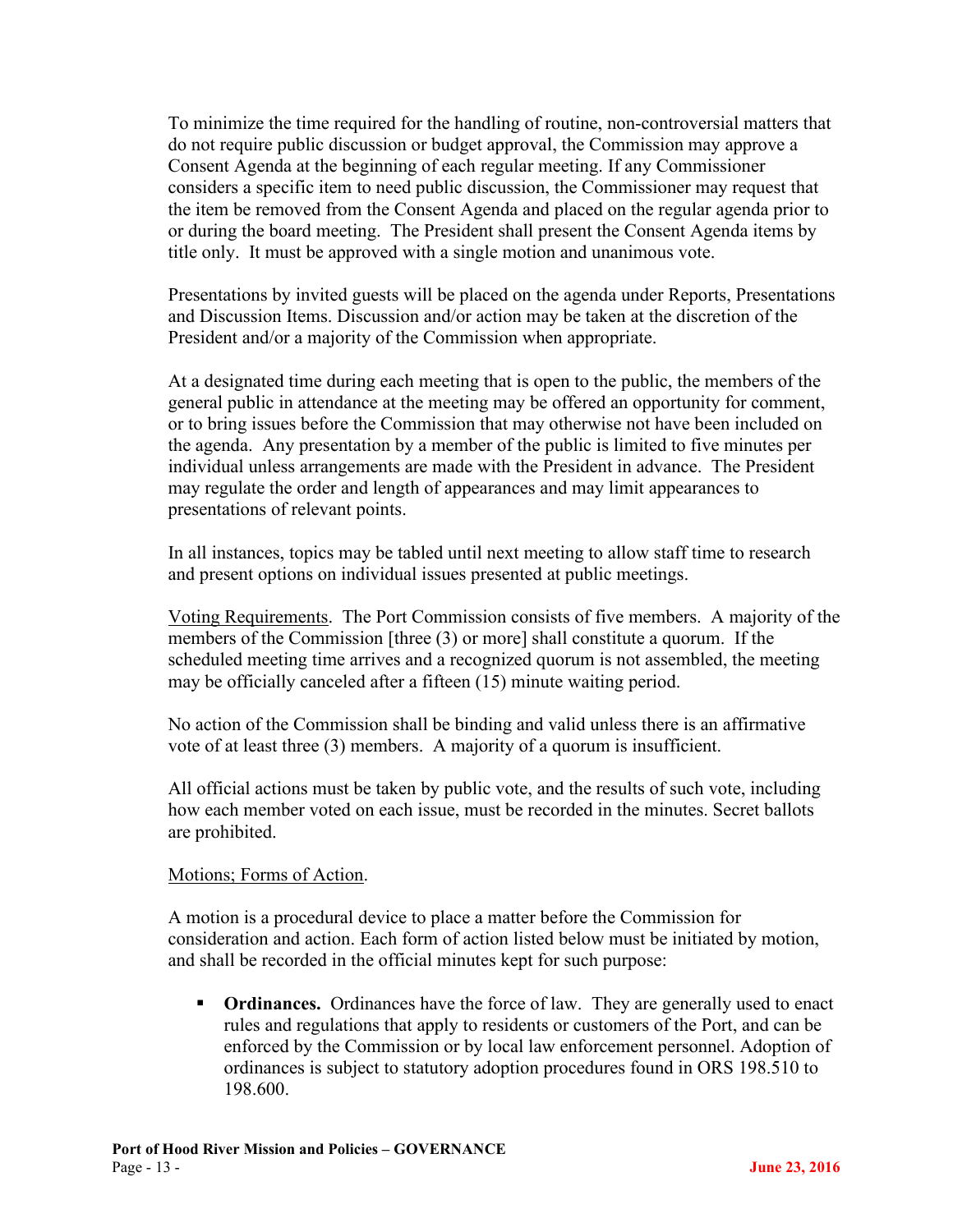- **Resolutions.** Resolutions are used to establish policy or express a position of the Commission, or to approve a significant action, such as a contract or major expenditure of funds, including adoption of the annual budget, borrowing funds, and transferring, appropriating or spending budgeted funds. Resolutions shall be passed at a single meeting unless the President determines a second reading at the next Commission meeting is required due to the substantive nature of the resulting action(s).
- **Routine Decisions.** Routine decisions, decisions of an administrative nature, and other procedural matters may be decided by a vote of the Commissioners, which is recorded in the minutes.

Minutes. The official minutes of the Commission meetings shall be kept in accordance with the provisions of ORS 192.650 and shall be made available to citizens desiring to examine them, subject to the State of Oregon public records statutes and the administrative policies of the Port.

Copies of the minutes shall be prepared as soon as practicable after each meeting and shall be distributed to all Commissioners.

**6. Public Records.** It is the policy of the Commission to comply with both the letter and the spirit of Oregon Laws concerning public records (ORS 192.410 - 192.530). All documents and records of any kind that pertain to the District's operation are public records, which are subject to public disclosure upon request, unless state or federal law provides an exemption.

Public Records Policy. ORS 192.440(7) requires every public body to make available to the public a written procedure for making public record requests that includes: (a) The name of one or more persons to whom public record requests may be sent, with addresses; and (b) The amounts of and the manner of calculating fees that the public body charges for responding to requests for public records. To comply with this requirement, the Port of Hood River's Board of Commissioners has adopted the following public records policy:

- 1. All public records requests must be submitted in writing.
- 2. The Executive Director shall be the custodian of the Port's public records. Request for public records shall be submitted to:

Executive Director Port of Hood River 1000 E. Port Marina Drive Hood River, OR 97031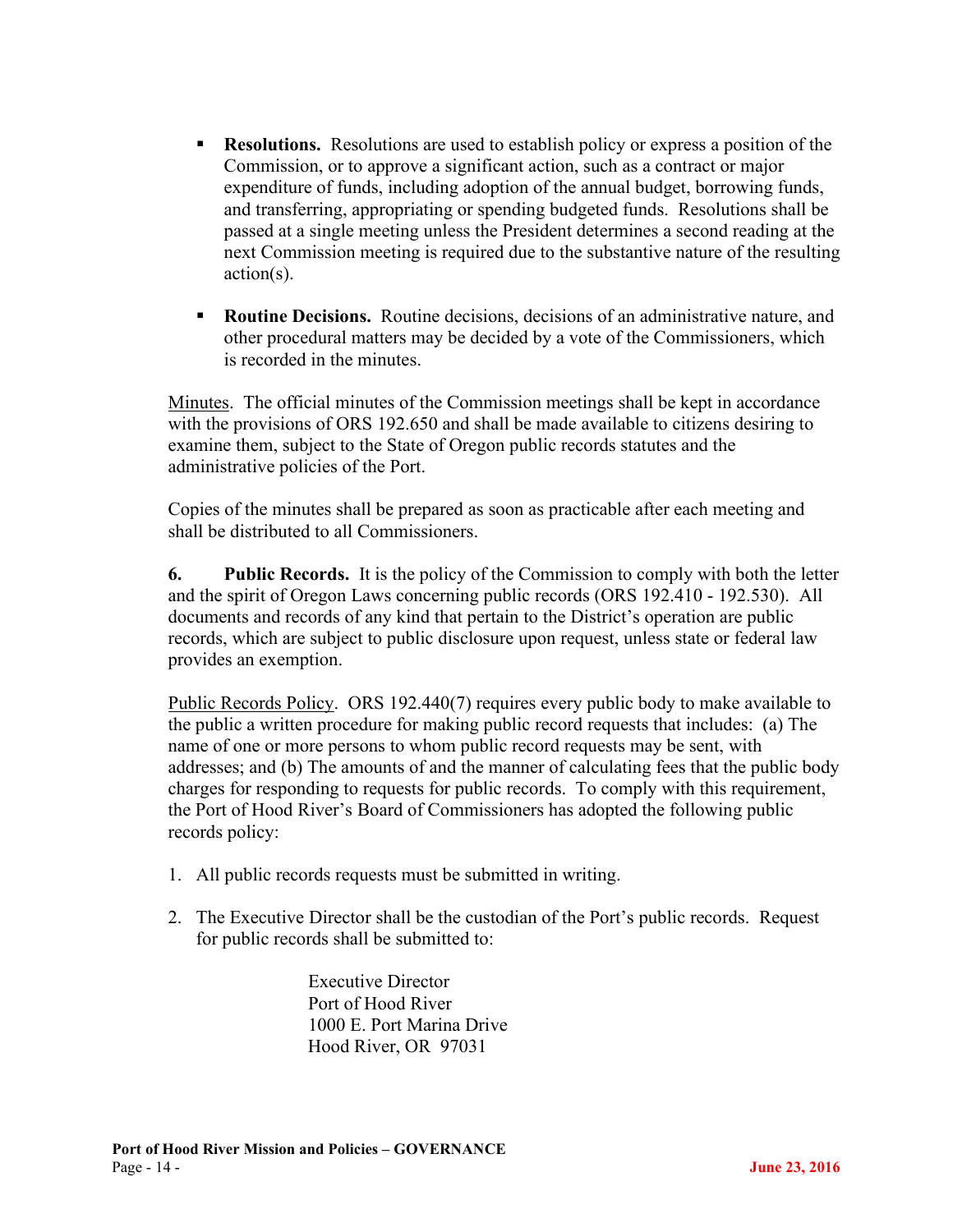- 3. The Port shall respond to all public records requests as soon as practicable and without unreasonable delay. The Port may request additional information or clarification from the requestor in order to expedite its response to the request. The Port also may take the time necessary to consult with the Port's attorney regarding the request, if necessary.
- 4. Unless the requested record is exempt from disclosure under ORS 192.410 to 192.505, the Port shall either provide a copy of the requested record(s) at the expense of the requestor, or provide proper and reasonable opportunities for inspection and examination of public records during business hours. The Port shall not permit any original record to be removed from the Port office.
- 5. Upon receipt of a written request to inspect a public record or to receive a copy of a public record, the Port shall provide a written acknowledgement of receipt of the request and include one of the following statements:

(a) The Port does not possess, or is not the custodian of, the public record(s).

(b) The Port is the custodian of at least some of the requested public records. [This statement must include an estimate of the time the Port requires before the public record(s) may be inspected or copies of the records will be provided, and an estimate of the fees that the requestor must pay as a condition of receiving the public record(s).]

(c) The Port is the custodian of at least some of the requested public records, and that an estimate of the time and fees for disclosure of the public records will be provided by the Port within a reasonable time.

(d) The Port is uncertain whether it possesses the public record and that the Port will search for the record and make an appropriate response as soon as practicable.

(e) State or federal law prohibits the Port from acknowledging whether the record exists would result in the loss of federal benefits or other sanction, with a citation to the law relied upon.

6. The Port will provide copies of non-exempt public records in the form requested, if available. If a public record is not available in the form requested, or if the request does not specify a particular form, the Port may provide the information in the form the Port chooses. The Port is not required to produce or create documents or records in a different form unless it is required by law to produce and maintain the record in that form. If the person requesting the record(s) has a disability requiring the document to be produced in an alternative form, the Port will provide the document in the alternative form unless doing so would impose an undue administrative burden on the Port.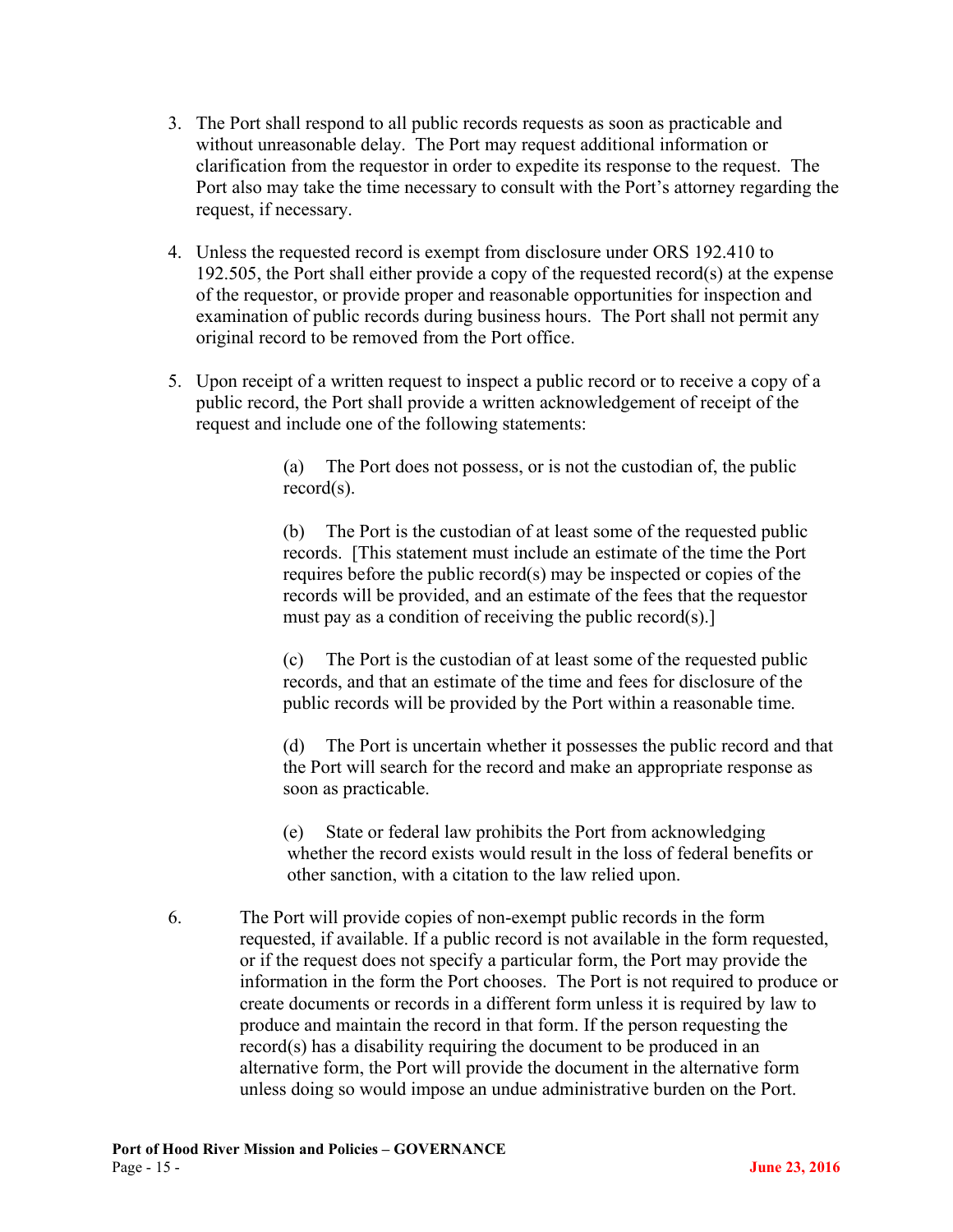7. The Port may establish fees reasonably calculated to reimburse the Port for its actual cost of making public records available, including costs for summarizing, compiling or tailoring the public records to meet the request. The Port may include in the fees the cost of time spent by an attorney to review the public records to redact or segregate public records into exempt and non-exempt records. Costs for reproducing record(s) are described in the Public Records Request Form, which may be obtained at the Port office or on the Port's website.

#### END OF POLICY

Commission E-mail Policy. Email may be used to schedule meetings, send informative messages, or request information of the Port staff and other Commissioners. For the purposes of the Public Records Law, any email communication pertaining to Port business or operations, regardless of whether it is generated on Port computers or on the computer of the Commissioner, is a public record under Oregon law. Each Commissioner will comply with state law by copying the Port of Hood River  $(porthr@gorge.net)$  on all emails pertaining to Port business that are received or created on his or her home computer. Because email is NOT confidential, email should not be used to transmit information that is exempt from disclosure under Oregon Public Records Laws.

Furthermore, email communications among a quorum of a public body to communicate and deliberate toward a decision on any matter is subject to Oregon Public Meeting Laws. Therefore, any electronic conversations among a quorum of the Commission, or of an advisory body to the Commission, that is not advertised and to which the public is not permitted to participate may constitute an illegal public meeting. Care should be taken not to deliberately or inadvertently conduct a public meeting by email or other electronic correspondence.

All information and messages that are created, sent, received or stored on the Port's systems are the sole property of the Port and are subject to the same retention requirements as hard-copy documents. Electronic records and communications, like other public records, must be made available upon request to any member of the public, unless the record or communication is exempt by law from disclosure.

**7. Harassment.** The Port of Hood River District does not tolerate harassment of any kind, including but not limited to sexual harassment. Harassment includes unwelcome remarks, gestures, physical contact, or display or circulation of derogatory written materials or pictures, regarding gender, disability or racial, ethnic, or religious groups.

The harassment policies that apply to Port personnel also apply to elected officials. Commissioners, as well as employees, must avoid offensive and inappropriate behavior, and are also responsible for ensuring that the workplace of the Port of Hood River is free from harassment at all times. The Port will take immediate corrective action to address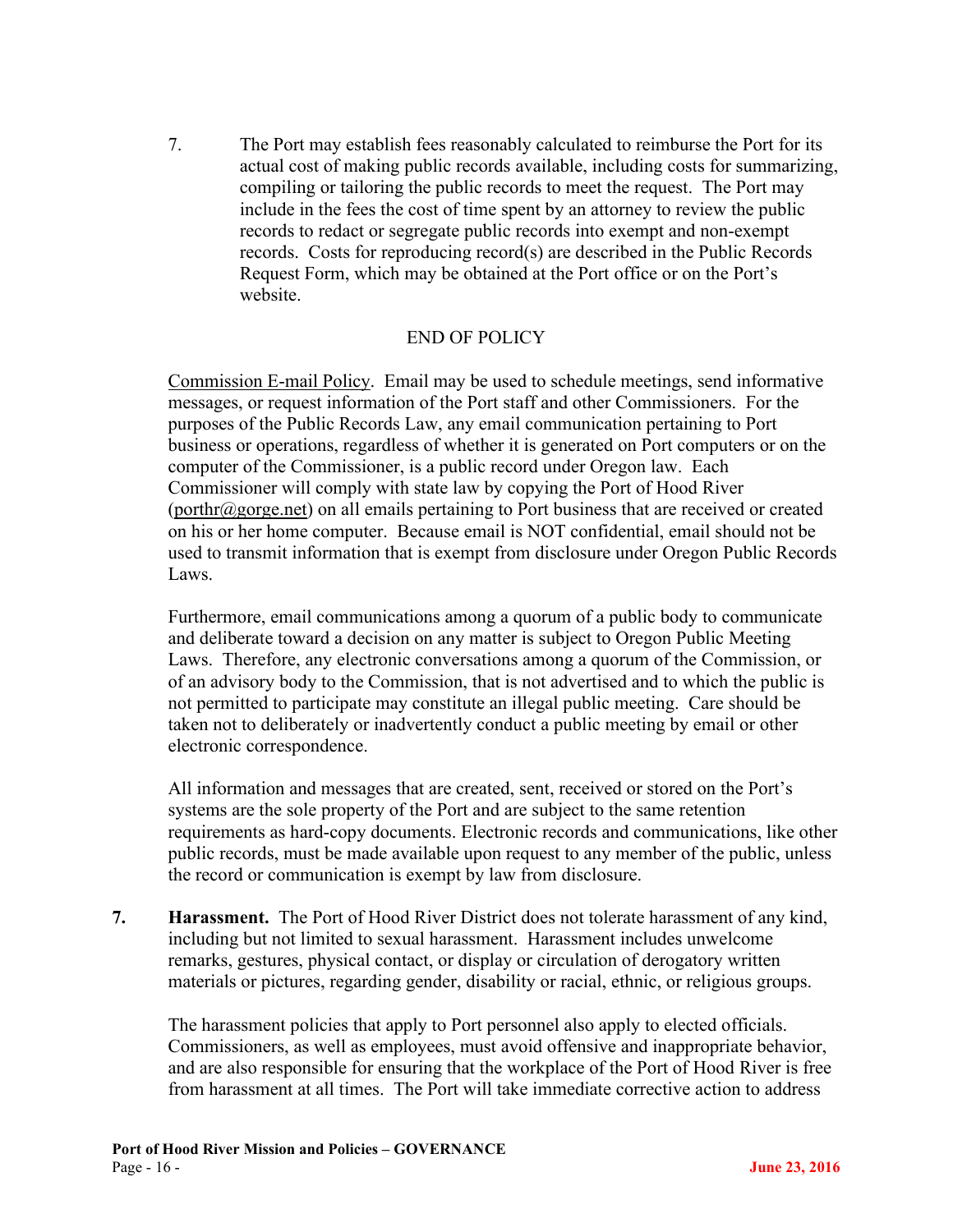and further prevent harassing behavior. Procedures for addressing harassment are described in the Port's Personnel Policies.

**8. Education, Training, Conferences.** It is the policy of the Port of Hood River to encourage development and training by reimbursing expenses incurred for tuition, travel, and lodging as a result of training, educational courses, participation with professional organizations, and attendance at state, regional, and national conferences associated with the interests of the Port.

A Commissioner may submit a request to the Commission to attend a training or educational course. Upon approval by the Commission, the Operations Manager is responsible for making registration and lodging arrangements. Commissioners make their own travel arrangements, although requests for assistance can be made through the Executive Director's office. Expense reporting forms will be forwarded to each Commissioner attending a conference.

Commissioners are responsible for paying their own tuition for an educational course. Upon completion of the course, the Commissioner may submit a request for reimbursement to the Finance Manager, who will fill out an authorization for payment, obtain the Executive Director's signature, and process the request. Copies of the authorization for payment will be forwarded to the Commission.

At the next Commission meeting following attendance at a conference, seminar, workshops, etc., the Commissioner shall make either a written or verbal report detailing what was learned at the sessions(s) that will be of benefit to the Port. Materials may be turned in to the Operations Manager to be included in the library at the Port office, so that other Commissioners and staff may have access to them.

- **9. Compensation and Expenses.** As permitted by ORS 198.190, each Port Commissioner may receive up to \$50 per day as compensation for services performed as a member of the governing body. Currently, the Port provides up to \$100 per month for each Commissioner. The Port also may provide for reimbursement of Commission members for actual and reasonable traveling and other expenses incurred in the performance of official Commission duties (ORS 198.190). Port funds shall not be used to pay expenses incurred by a Commissioner's spouse, family member, or guest.
- **10. Political Activities.** ORS 260.432 states that a public employee (includes any public official, paid or unpaid, who is not elected) may not, while on the job during working hours, promote or oppose election petitions, candidates or ballot measures. Additionally, no person (including elected officials) may require a public employee (at any time) to do so.

Because they are elected, Commission members are not considered "public employees" for purposes of ORS 260.432. Therefore, they may advocate a political position support, oppose and publicly discuss a ballot measure, and may perform campaign activity at any time. But, they cannot involve any public employee's work time or use other public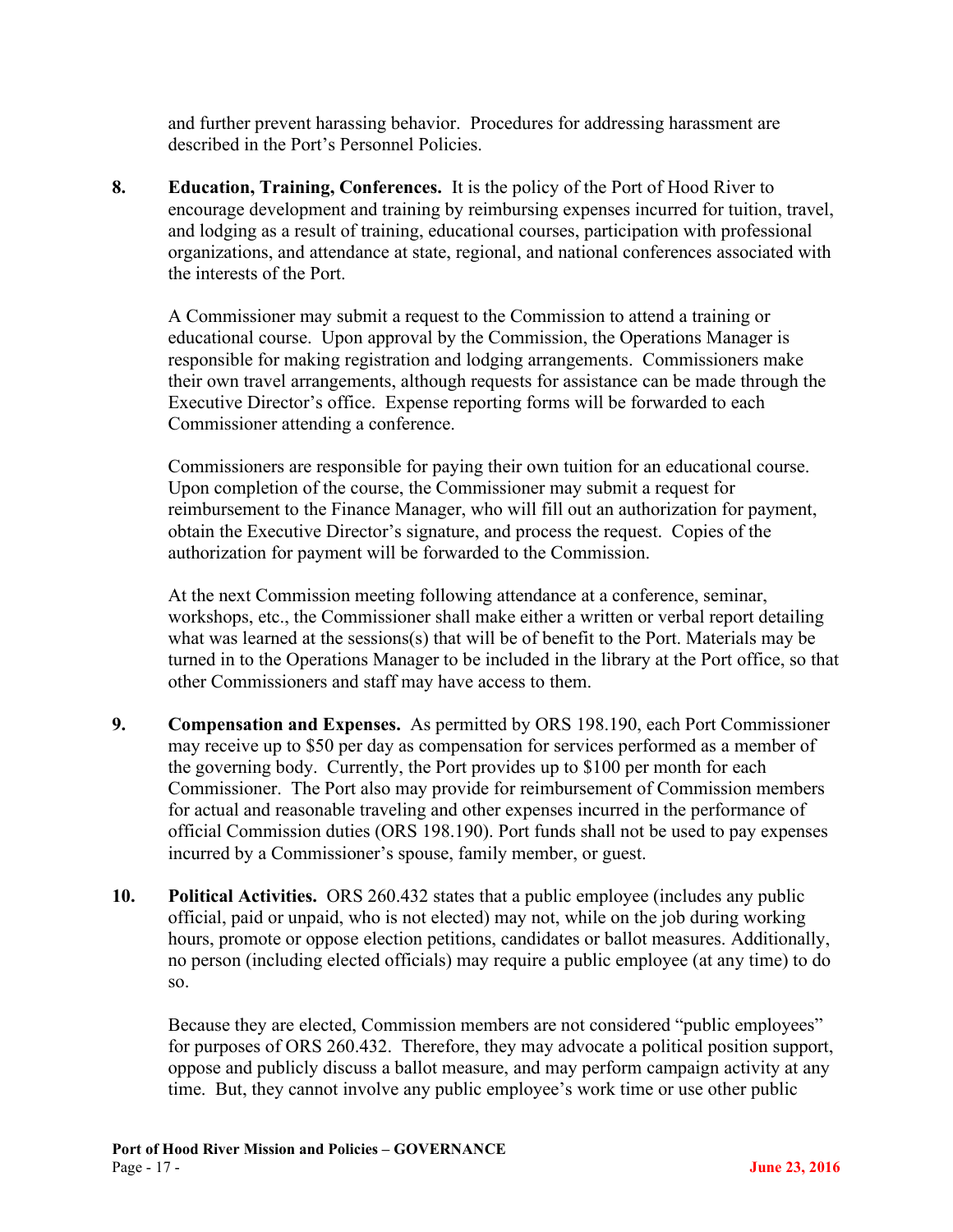resources to do so. Public funds may be used to inform the public regarding measures, provided the materials are informational only and do not advocate a position.

Commissioners may not use public funds for campaigning.

- **11. Real Estate Transactions.** The Port has real estate holdings that are important strategic assets for the Port and the region. Therefore, the Port engages in acquisition, disposition and leasing of real property on a regular basis. The Port has adopted a Real Estate Transaction Policy (February 5, 2013) that separately describes the procedures for purchases, sales, and leases of real estate.
- **12. Public Contracting.** All purchases of goods and services, and all construction projects of the Port, are subject to Oregon's public contracting laws, ORS Chapters 279A, 279B, and 279C. All public contracts in Oregon are subject to competitive bidding requirements, which are established by statute, by administrative rule, and by local rules adopted by the Board of Commissioners acting as the Port's local contract review board. If federal funds are used for the purchase or product, federal contracting rules may apply. All public improvement projects – i.e., construction-related activities, painting, remodeling, and improvements to land – over \$50,000 are subject to payment of the prevailing wage established by the Bureau of Labor and Industries (BOLI), which enforces prevailing wage laws, or are subject to the federal prevailing wage if federal funds are used.
- **13. Local Budget Law.** Port districts are subject to Oregon's Local Budget Law, found in ORS Chapter 294. These statutes prescribe the procedures that local governments must follow in drafting their annual budgets and obtaining public input throughout the process. The Port's Budget Committee must include all the members of the governing board, plus an equal number of citizens named by the Commission. ORS 294.100 makes public officials personally civilly liable for any public funds spent in excess of the amounts authorized in the budget, or for any purpose other than that authorized by law. This liability can arise through failure to properly follow or comply with the Local Budget Law; failure to follow public contracting procedures required by law; or any other improper expenditure of public funds.
- **14. Tort Liability and Defense.** The Oregon Tort Claims Act ("OTCA"), ORS 30.260 to 30.300, governs District tort liability, provides for defense and indemnity of public officials, and limits damages.

Scope of Act. Under the Tort Claims Act, public entities, such as the Port, are required to indemnify their officers, employees, and agents – including members of the Board – who are acting within the scope of their employment or duties, when they are sued for negligence. Negligence is the failure to perform a duty owed. A tort claim is an action for damages alleged as a result of this failure. Indemnity includes payment by the district or its insurer of any damages attributable to the act or omission of the official, employee, or agent. Indemnity is not required for malfeasance or wanton or willful neglect of duty, and the obligation to indemnify does not extend to contractual or criminal liability.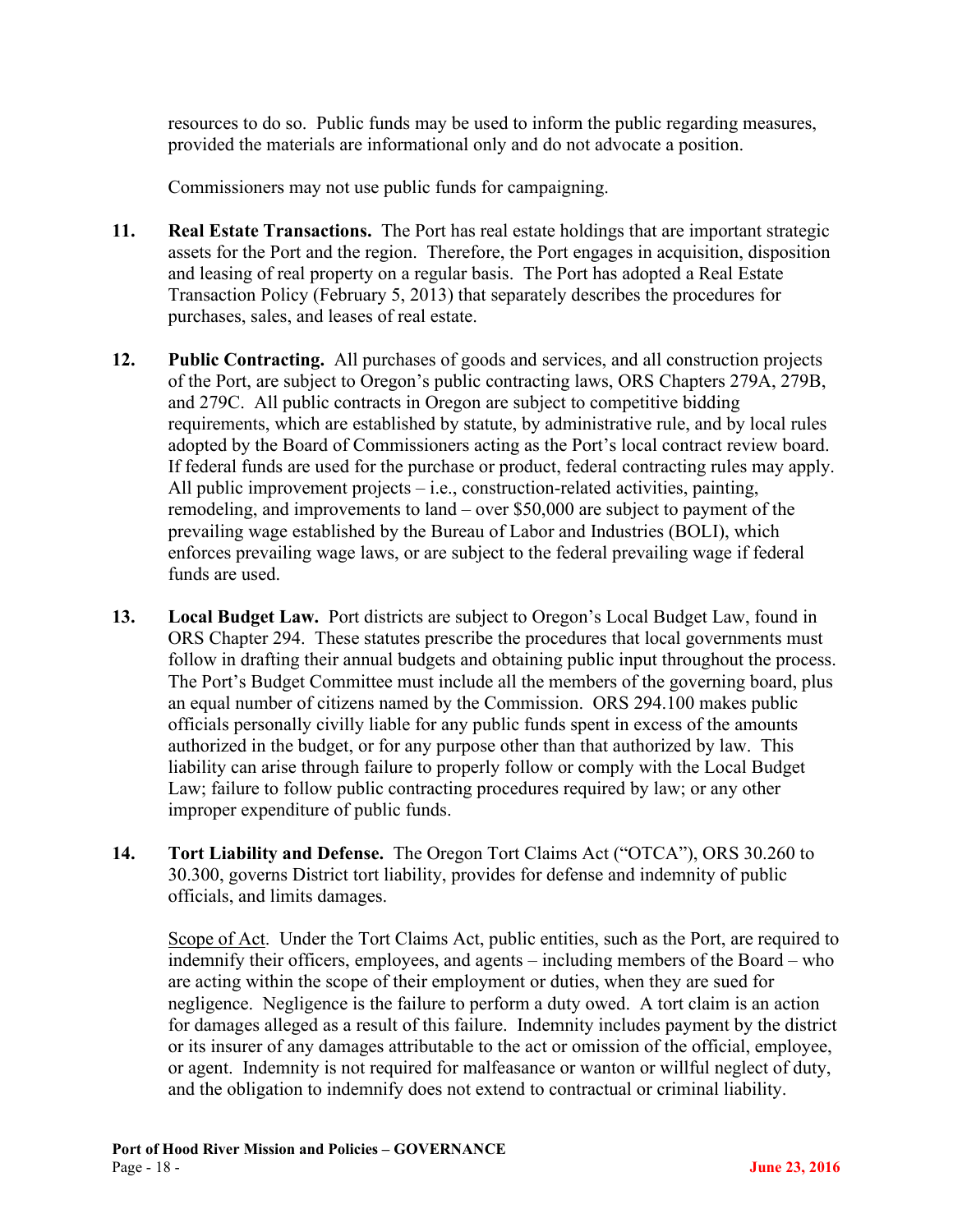Furthermore, unless investigation demonstrates that a claim arose out of the official's or employee's malfeasance or willful or wanton neglect, the Port must provide counsel to defend the claim against the official or employee. Normally, the Port's insurer would provide the defense.

Limitations on Damage Awards*.* The OTCA limits damage awards against special districts, their officers, employees, or agents. Refer to the Act for these limitations.

Discretionary Immunity.Under Oregon law, public bodies and their officers, employees, and agents are immune from liability for "any claim based upon the performance of or the failure to exercise or perform a discretionary function or duty, whether or not the discretion is abused" (ORS 30.265).

A discretionary (immune) act is an act in which a policy decision is made, while a ministerial (non-immune) act is an act which implements a policy decision which has already been made.

If a court finds that an act by a public body was discretionary, the doctrine of discretionary immunity provides grounds for the action to be dismissed as against the public body. Whenever the Commission makes a decision that requires discretion, the decision and the basis for the decision should be well documented in order to ensure maximum protection from legal claims.

- **15. Legal Counsel.** An attorney shall be selected by the Commission. The Executive Director and the President of the Commission may request any legal advice that may be needed in handling or in dealing with matters pertaining to the welfare of the Port. Individual Commissioners should direct requests through the Executive Director and/or the President. The adequacy and cost/benefit of Port legal counsel shall be reviewed every five years, or fewer if circumstances so dictate.
- **16. Auditor.** An auditor shall be selected and appointed by the Commission and retained on a yearly retainer fee. The auditor must be a Certified Public Accountant and a member of the State Board of Accountancy roster authorized to conduct municipal audits. The Executive Director and the President of the Commission may request advice on any financial matters pertaining to the financial welfare of the Port. Individual Commissioners should direct requests through the Executive Director and/or the President. The adequacy and cost/benefit of the Port Auditor shall be reviewed every five years, or fewer if circumstances so dictate.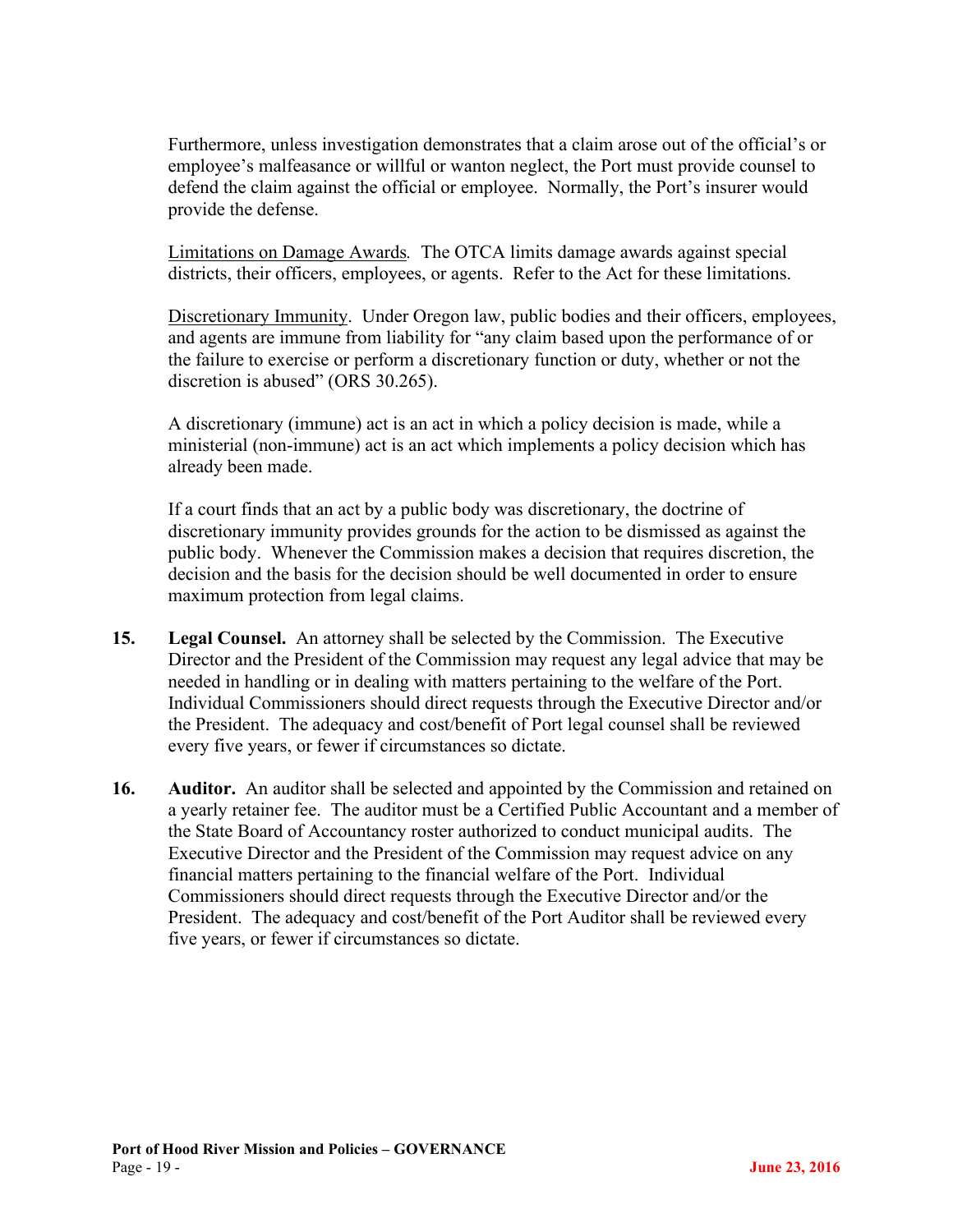- **15. Insurance Agent(s) of Record.** An Insurance Agent(s) of Record shall be selected and appointed by the Commission. The Executive Director and the President of the Commission may request advice that may be needed in handling or in dealing with insurance matters pertaining to the welfare of the Port. Individual Commissioners should direct requests through the Executive Director and/or the President. Requests for proposals for Insurance Agent of Record shall be solicited every five years.
- **18. Bonding.** The Port requires a bond or irrevocable letter of credit from any member of the Commission or any officer or employee of the Port who is charged with possession and control of Port funds and properties. The Commission shall fix the amount of the bond; the premium shall be paid from Port District funds. The letter of credit must be issued by a commercial bank (ORS 198.220).

Under certain conditions, the amount of the bond can affect the frequency of a financial audit as required by the Secretary of State. All board members or employees can be bonded for a minimal additional charge to the cost of bonding only one board member. It is practical and beneficial to take the necessary steps to bond all board members or district managers.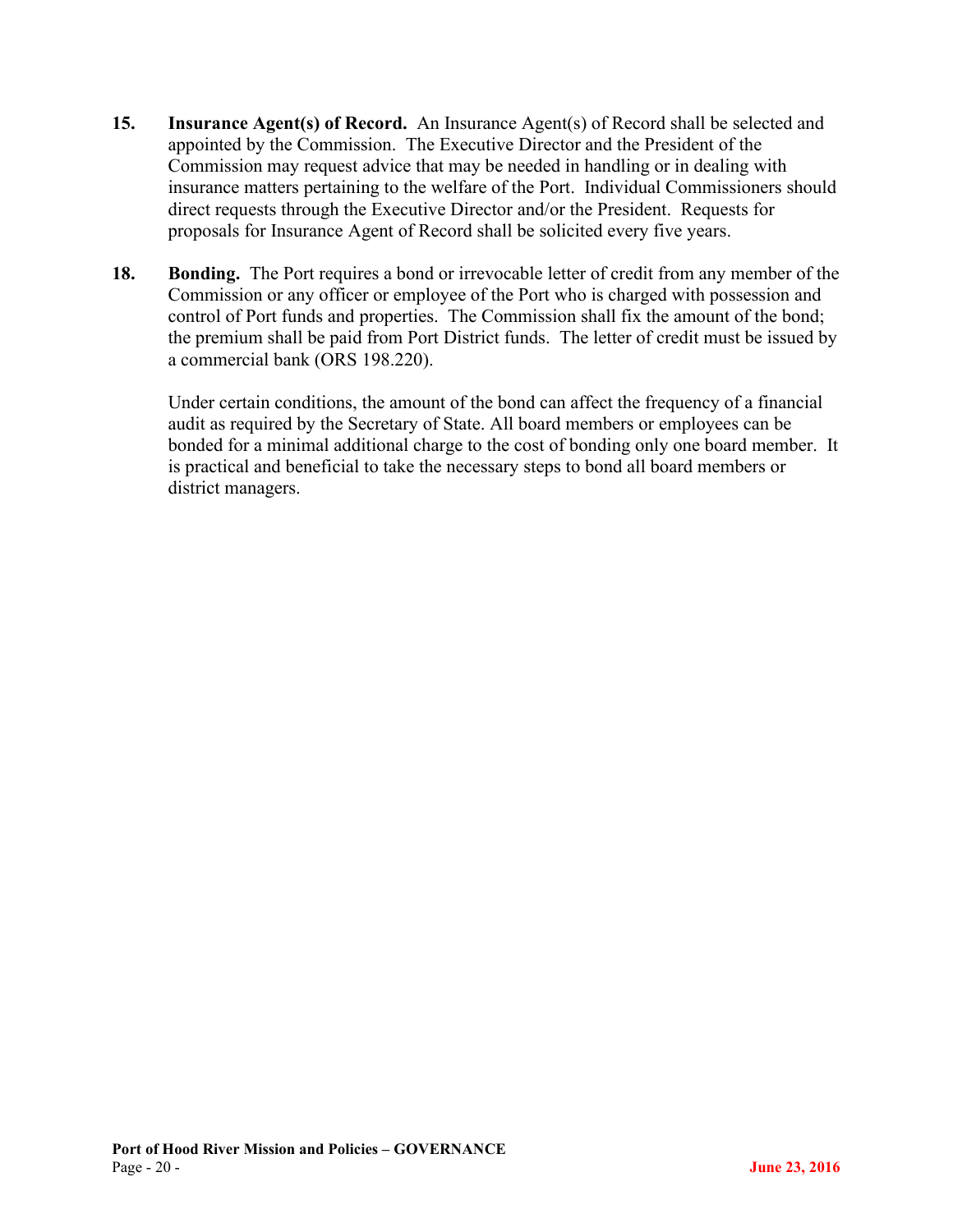#### **C. ETHICS & CONFLICTS OF INTEREST**

**1. Introduction.** This section provides a summary of key areas of the Ethics Laws as they apply to Port Commissioners and employees. This is a summary only. For more detailed discussion and guidance on Oregon's ethics laws, refer to relevant sections of ORS Chapter 244, or see the Oregon Ethics Commission's *Guide for Public Officials*.

Elected officials and employees of the Port are "public officials" for purposes of Oregon's Ethics Laws, ORS Chapter 244. These laws prohibit public officials from using their office to obtain financial gain for themselves, their relatives, or a business with which they or any member of their household is associated.

The Oregon Government Ethics Commission (OGEC) is responsible for enforcing and interpreting these laws. OGEC may levy fines for ethics violations up to \$5,000 per violation. In lieu of, or in conjunction with, finding a violation of law or imposing a civil penalty, OGEC may issue a written letter of reprimand, explanation, or education.

Public officials may not use Port time, equipment or services for personal interest or gain. When giving testimony unrelated to their assigned Port responsibilities, Port officials shall not use information or facts that have come to them by virtue of their position for personal gain or benefit. In matters of personal interest, public official should conduct themselves so as not to impair their working relationship with other employees, officials, or the public.

Port Commissioners, their relatives, and members of their households may not ask for, receive or give gifts to or from any entity that has an interest in Port activities unless in conformance with ORS 244.025(1), (2). Public officials are expressly prohibited from using their positions to obtain a financial benefit or avoid a financial cost. In this regard, the appearance of impropriety can be as damaging as actual impropriety and shall be avoided

- **2. Financial Disclosure.** Commissioners of the Port are required to file Statements of Economic Interest (SEI) annually on April 15 to the Oregon Government Ethics Commission and quarterly by April 15, July 15, October 15, and January 15 of each year in accordance with ORS Chapter 244.
- **3. Conflicts of Interest.** Under Oregon's Ethics Laws, there are two types of conflicts of interest – potential conflicts, and actual conflicts. These are described in more detail as follows:

(1) Potential Conflict of Interest.Any action by a public official, including staff, which *could* result in private pecuniary benefit (money or something of economic value) or avoidance of detriment (relief from financial obligation or other financial loss) of the person or the person's relative or business poses a *potential conflict of interest*. If a Commissioner becomes aware that an official action of the Commissioner or the Board has the potential to result in a pecuniary benefit to the public official or his or her relative, the Commissioner must disclose the potential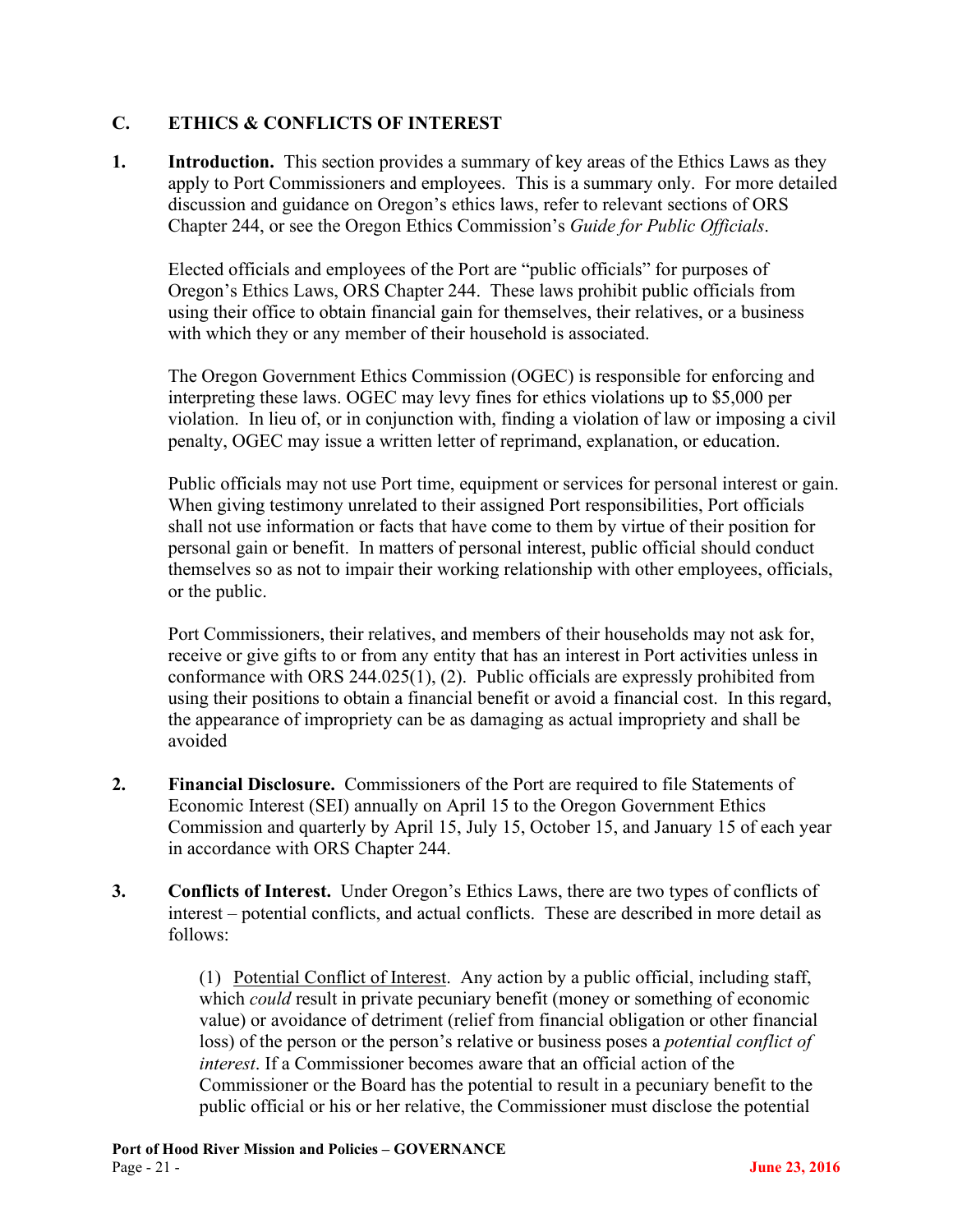conflict at the meeting at which the matter giving rise to the conflict is being discussed or acted upon. The disclosure must be recorded in the meeting minutes. The Commissioner then may participate in discussion of the matter, and may still vote.

Announcements regarding the conflict of interest must be made each time that it arises. If the issue is discussed at several different Commission meetings, then the conflict of interest must be disclosed each time.

(2) Actual Conflict of Interest. Any action by a public official, including staff, which *will* result in the private pecuniary benefit (money or something of economic value) or avoidance of detriment (relief from financial obligation or other financial loss) of the person or the person's relative or business poses an *actual conflict of interest*. As with a potential conflict of interest, at each meeting at which the topic arises, the Commissioner must announce the actual conflict of interest, and the disclosure must be recorded in the meeting minutes. In the case of an actual conflict of interest, however, the Commissioner must refrain from further participation in the official action on the issue, including refraining from discussion. A Commissioner with an actual conflict of interest in a matter may not vote on the matter giving rise to the actual conflict.

The exception is if the Commissioner has an actual conflict of interest and his or her vote is necessary to meet the minimum number of votes required for official action. In that circumstance, the public official must make the required announcement and refrain from any discussion, but may participate in the vote.

Exceptions to Conflicts of Interest. The conflict of interest requirements do not apply where the pecuniary benefit or detriment arises out of one of the following:

- An interest or membership in a particular business, industry, occupation or other class required by law as a prerequisite to the holding by the person of the office or position.
- Any action in the person's official capacity which would affect to the same degree a class consisting of all inhabitants of the state, or a smaller class consisting of an industry, occupation or other group including one of which or in which the person, or the person's relative or business with which the person or the person's relative is associated, is a member or is engaged.
- Membership in or membership on the board of directors of a nonprofit corporation that is tax-exempt under section 501(c) of the Internal Revenue Code, provided the board member is not compensated for this position.
- **4. Use of Office for Financial Gain.** Public officials may not use or attempt to use their official position or office to obtain a personal financial gain or to avoid a personal financial detriment if the opportunity would not otherwise be available but for their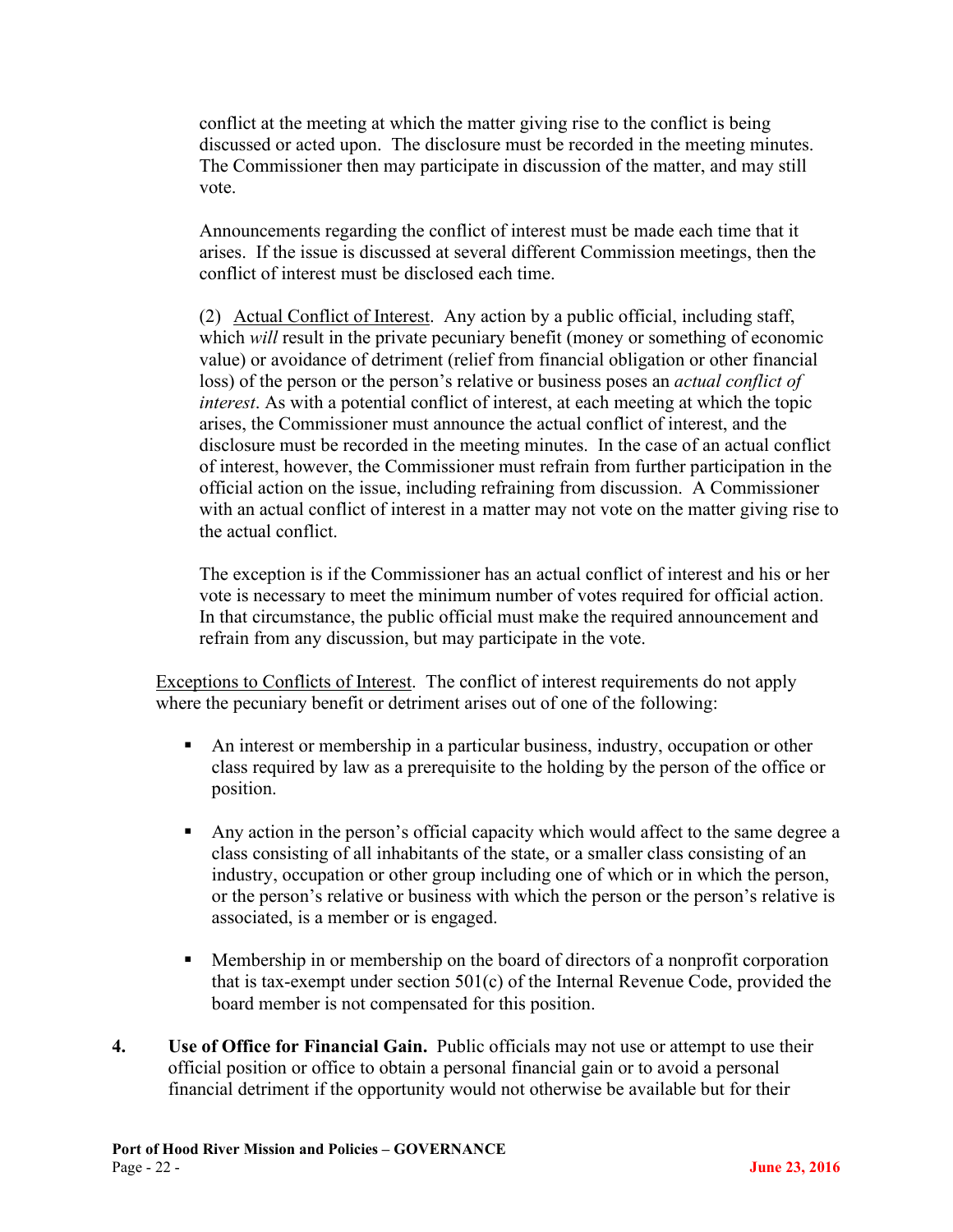holding the official position or office, whether for themselves, their relatives, members of their households, or businesses with which any of these people is associated.

Thus, if the individual would not be receiving the gift but for the public official's holding of the official position or office, acceptance of what is being offered is prohibited.

**5. Gifts.** Public officials, relatives of the public official, and members of the public official's household are limited in the gifts they can receive in their capacity as public officials. Compensation packages from a public employer, and reimbursement of expenses, are not included in the definition of "gift," and may be accepted. Furthermore, public officials may receive honoraria, certificates, plaques, etc., given in appreciation for their capacity as a public official, if the value of such items does not exceed \$50. They also may receive awards for professional achievement if the award is unsolicited. They may receive campaign contributions, and contributions to their legal expense fund; these also are not considered "gifts."

Gifts may be accepted up to any amount if the giver has no administrative or legislative interest in the Port or the public official's service with the Port. "Legislative or administrative interest" means an economic interest, distinct from that of the general public, in one or more bills, resolutions, regulations, proposals or other matters subject to the action or vote of a person acting in the capacity of a public official.

If the giver does have an administrative or legislative interest, the value of any gift or gifts may not exceed \$50 from any source in a particular year. Both the giver and the recipient are responsible for making sure this amount is not exceeded.

- **6. Entertainment.** Public officials and candidates may not accept the payment of expenses for entertainment, nor can a source offer such paid expenses.
- **7. Honoraria.** Public officials or candidates for public office, or members of their households, may not solicit or accept honoraria, certificates, plaques, or other such items for activities or service in their capacity public officials, if the value exceeds \$50. Public officials acting in their personal professional capacities are not prevented from accepting such items.
- **8. Employment.** Public officials may not solicit or accept the offer, pledge or promise of future employment based on any understanding that a vote, official action or judgment would be influenced by the offer.
- **9. Information.** Current or former public officials may not use or attempt to use confidential information gained through their positions as public officials for financial gain.
- **10. Nepotism.** After complying with the conflict of interest provisions in ORS 244.120, public officials cannot participate in any personnel action taken by the public agency that